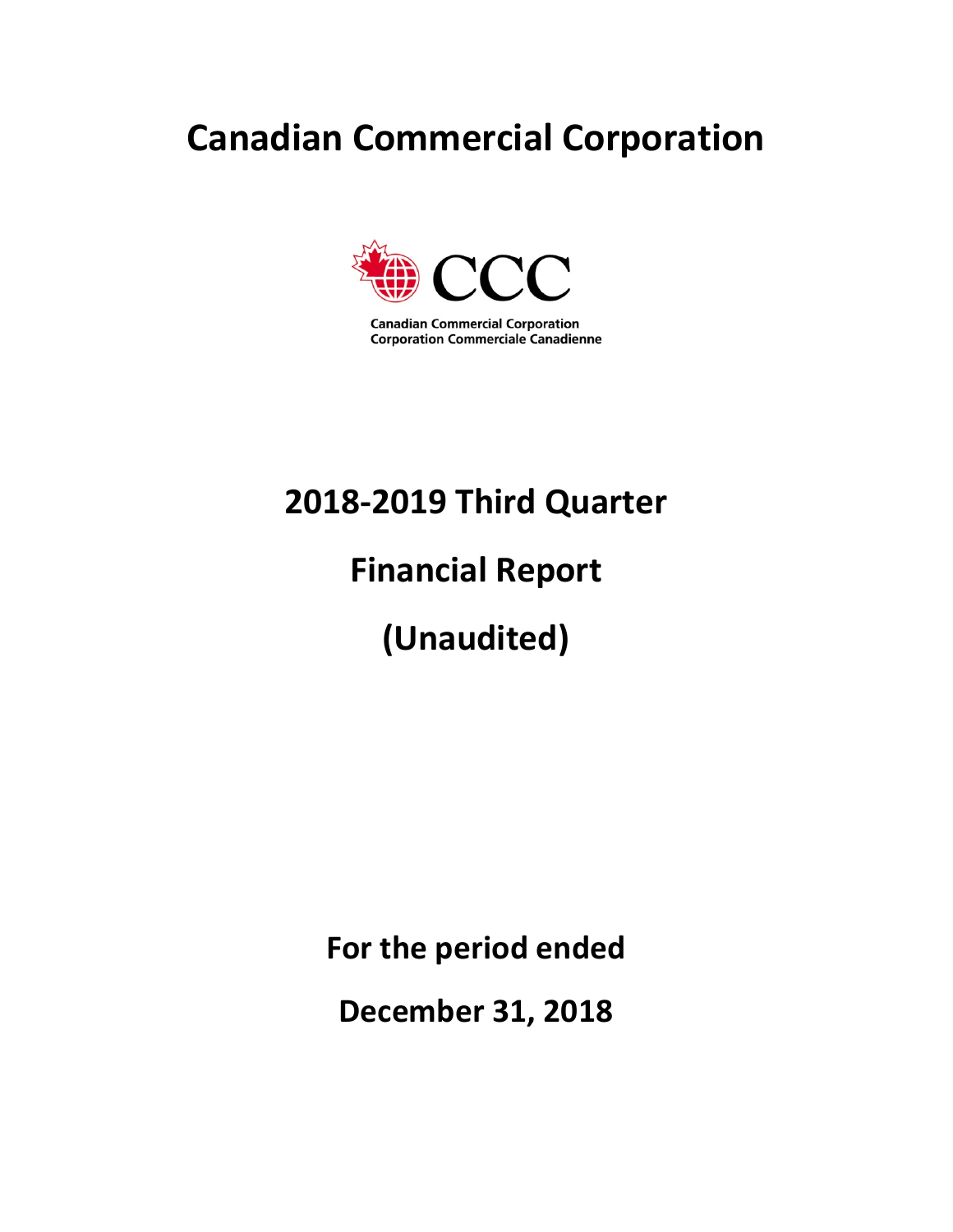### **MANAGEMENT'S DISCUSSION AND ANALYSIS (MD&A)**

#### **BASIS OF PREPARATION**

This discussion and analysis was prepared in accordance with the Treasury Board Standard on Quarterly Financial Reports for Crown Corporations and is not intended to be a full Management Discussion and Analysis.

The following discussion and analysis of the Canadian Commercial Corporation for the quarter ending December 31, 2018, should be read in conjunction with the enclosed unaudited condensed interim financial statements and notes as well as the Corporation's Annual Report for the year ended March 31, 2018.

The disclosures and information contained in the Canadian Commercial Corporation Annual Report for the year ended March 31, 2018, are also mostly applicable to the current quarter.

### **INTRODUCTION**

#### **Mandate**

Established in 1946, the Canadian Commercial Corporation (CCC) was created by articles of incorporation under the [Canadian Commercial Corporation Act](https://laws-lois.justice.gc.ca/eng/acts/C-14/page-1.html) ("CCC Act") to assist in the development of trade between Canada and other nations. The [CCC Act](https://laws-lois.justice.gc.ca/eng/acts/C-14/page-1.html) defines this role and provides the Corporation with a range of powers, particularly the ability to export goods from Canada either as a principal or as agent.

CCC is a parent Crown Corporation under Schedule III Part I of the *Financial Administration Act*  ("FAA"), and reports to Parliament through the Minister of International Trade Diversification. As a Government of Canada entity authorized to execute commercial contracts with foreign government buyers, CCC is uniquely positioned to support Canadian exporters, and is focused on increasing Canada's trade footprint across diverse sectors and priority markets. CCC is headquartered in Ottawa, Ontario.

### **Services**

As Canada's Government to Government (G2G) contracting organization, CCC's primary service involves reducing risk in complex international transactions. The Corporation does this through the execution of prime contracts with foreign government buyers to provide goods and services available for export from Canada. CCC guarantees the terms and conditions of the contracts with the foreign government buyers, mitigating the buyers' risk and providing an added incentive to procure from Canada. CCC then enters into contracts with Canadian exporters to fulfill the requirements of these G2G contracts.

Prior to entering into a transaction, CCC assesses the transaction's overall risk profile. This includes an in-depth analysis of the exporter's technical, managerial and financial capabilities to ensure it can fulfill all contractual obligations. CCC also reviews the exporter's ethical business practices. With respect to other risk drivers related to the transaction, CCC reviews human rights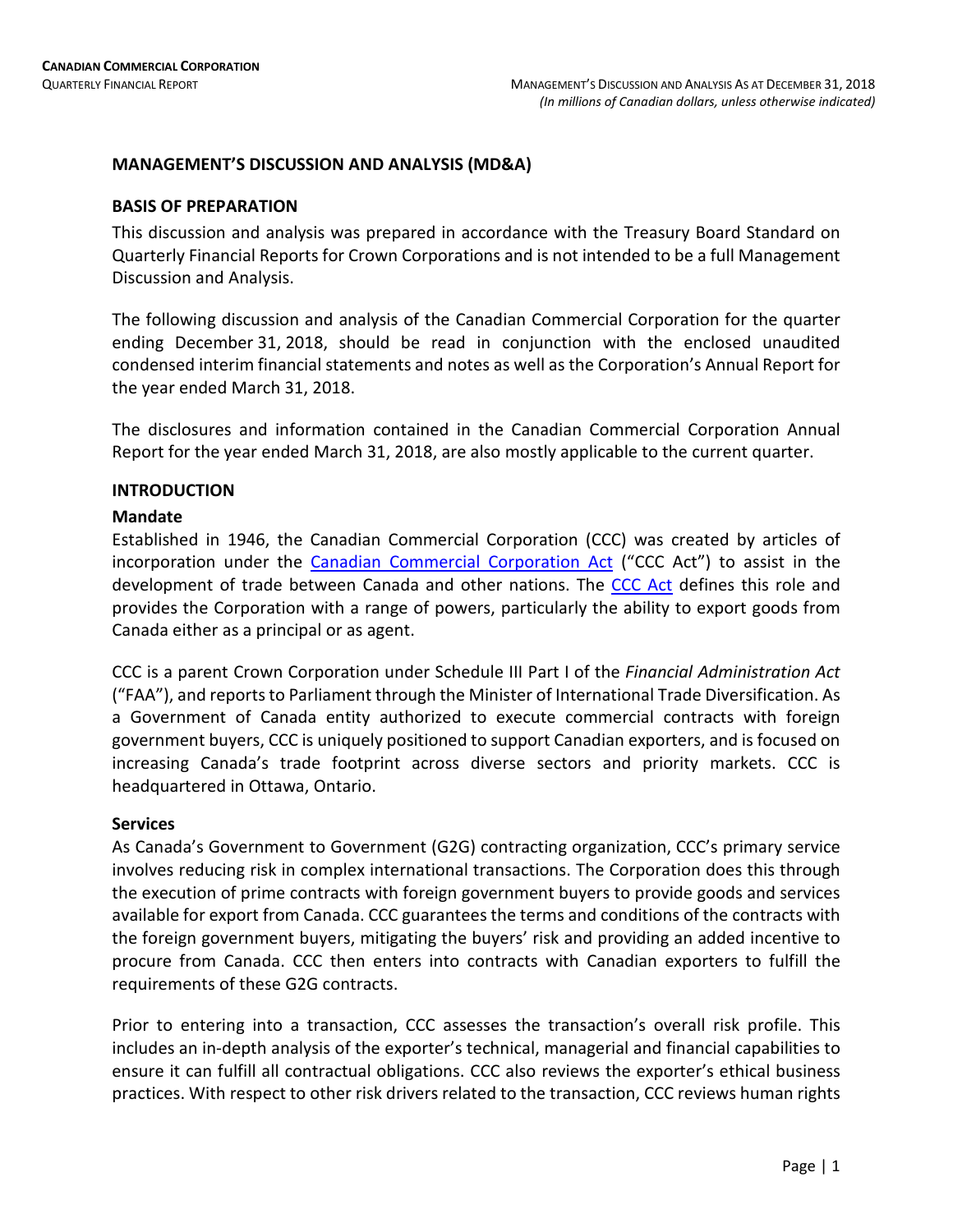issues, environmental impacts and the buyer's risk profile, as applicable. This holistic approach ensures that the transaction fits within CCC's risk tolerance and is in alignment with Government of Canada policies.

This risk analysis also sets the foundation for CCC's ongoing risk monitoring and contract management. In this regard, CCC is able to leverage its capacity as a Government of Canada organization to monitor progress and bring resolution to issues that may arise during the contract's lifecycle. CCC's involvement in contractsreduces payment collection risks and business development costs, aids in gaining more advantageous contract and payment terms for Canadian exporters, and promotes responsible business practices within the Canadian industry.

### **Business Lines**

CCC operates its business under three distinct business lines, International Commercial Business, Global Defence and Security and Other Business Activities.

### **International Commercial Business**

The International Commercial Business ("ICB") business line focuses on four key sectors: (1) aerospace (2) construction and infrastructure (3) clean technology ("clean tech"), environment, and energy, and (4) information and communications technology ("ICT"). These growth sectors reflect priority areas for foreign buyers and align with the Government of Canada's Export Diversification Strategy. CCC's ICB business line also includes the Cuba Contracting and the Electronic Lottery System Programs.

*Cuba Contracting Program* - This program streamlines the procurement processes by matching Cuban procurement needs with Canadian sources of supply, transfers Cuban payment risk to Canadian financial institutions, and helps resolve contractual issues that may arise. Since the inception of the program in 1991, CCC's cumulative value of contracts with the Cuban Sugar and Tourism industries has reached more than \$1 billion. Canadian exporters using CCC's Cuba Contracting Program benefit greatly from CCC's G2G contracting mechanism.

*Electronic Lottery System Program* – CCC's involvement brings transparency and credibility to the operation of the two "*good cause"* national electronic lotteries in Central America. These lotteries help generate funds to relieve poverty and provide educational and social support to youth and senior citizen populations, including through the establishment of a nationwide network of community computer access centres.

### **Global Defence and Security**

CCC's Global Defence and Security ("GDS") business line focuses on assisting Canadian companies to compete and secure sales in global defence markets. Sales to customers in this business line are comprised of goods from a broad spectrum of Canadian industries, including ICT and advanced manufacturing. This business line has two components: (1) sales to the United States Department of Defence (U.S. DoD) under the Defence Procurement Sharing Agreement (DPSA) and (2) aerospace, defence and security sales to other global markets.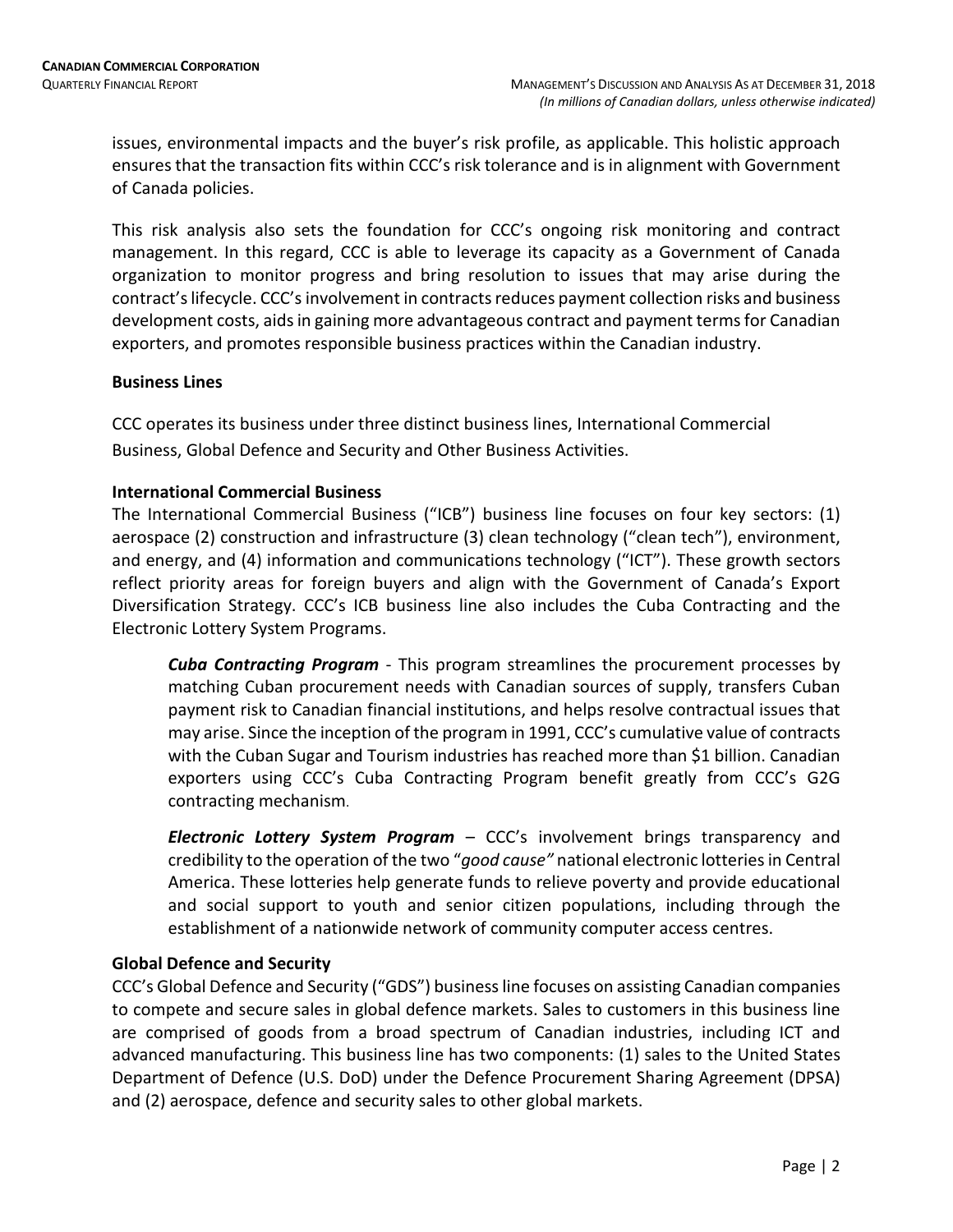*Sales to the U.S. DoD under the DPSA* – CCC assists Canadian companies from a variety of sectors compete for contracts with the U.S. DoD in accordance with the terms and conditions of the DPSA and U.S. defence procurement regulations. Canadian exporters are also able to leverage the U.S. Foreign Military Sales program through access to the DPSA, which enables them to sell into the U.S. DoD inventory.

*Aerospace, Defence and Security Sales to Global Markets* – Where there is alignment with the Government of Canada CCC assists Canadian companies in the aerospace, defence and security sectors to achieve sales with select foreign governments and North Atlantic Treaty Organization ("NATO") allies. These sales build on the Corporation's experience selling to the U.S. DoD and its Foreign Military Sales program.

### **Other Business Activities**

*Sourcing Services –* CCC assists Government of Canada departments and agencies in efficiently and effectively sourcing goods and services to meet a variety of international commitments. The support is program specific and includes contracting services, contract structuring, contract management, project coordination, and project management. In this regard, CCC has supported a wide range of contributions and capacity-building programs: helping foreign governments in their efforts to fight cross-border crime (i.e. fraud, corruption, human trafficking); supporting anti-terrorism efforts (both domestic and international); and facilitating Canada's contributions in other international endeavours (i.e. scientific or other collaborations).

*Canadian Trade Offices –* On behalf of Global Affairs Canada CCC manages ten Canadian Trade Offices in China. These offices, located in China's rapidly developing second-tier cities, provide support to Canadian companies as they seek to enter the Chinese market. CCC's services provide a cost-effective solution for Global Affairs Canada.

### **INTERNATIONAL TRADE PORTFOLIO**

CCC is a member of the Government of Canada's International Trade Portfolio. The Corporation's contracting and procurement expertise complements the advisory services of Global Affairs Canada's Trade Commissioner Service ("TCS") and the financial services provided by Export Development Canada ("EDC"). CCC is critical in helping Canadian exporters win contracts in complex international government procurement markets. It is able to target more specific projects and exporters, and works in tandem with those exporters, principally in the G2G contracting space, to secure contract opportunities. CCC's niche focus allows it to be strategic in its scope and to deliver exceptional direct support to its customers. CCC's status as a contracting party to projects also provides a concrete opportunity to advance Canadian trade while concurrently achieving policy objectives such as strengthening innovative sectors, assisting SMEs, and promoting and entrenching responsible business conduct.

### **DIVERSIFICATION STRATEGY**

CCC is devoting significant resources to a Diversification Strategy implemented in 2017, with the goal of expanding the number of Canadian exporters and industries CCC supports, as well as the number of foreign buyers with whom CCC contracts. The strategy is setting a solid foundation for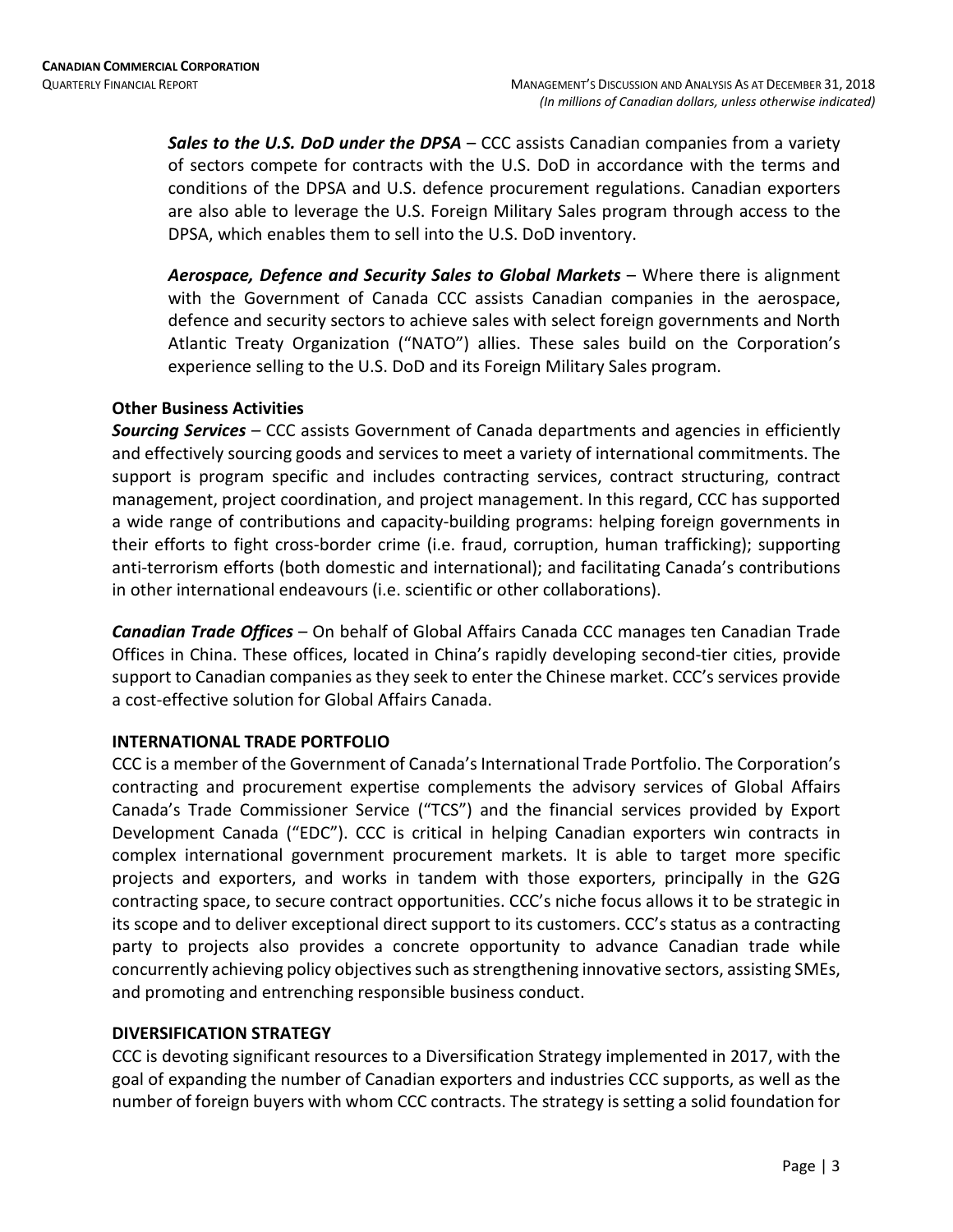growth. In this context, CCC is committed to identifying ways to meet the needs of a growing base of exporters across diverse markets. This includes ensuring the Corporation has a skilled workforce that is able to evolve.

In developing its Diversification Strategy CCC identified export-oriented industries with a potential for G2G demand, and a strategic importance to the Canadian economy in terms of employment, research and development, innovation and productivity. Following this analysis, five sectors were selected as follows: (1) aerospace (2) construction and infrastructure (3) clean tech, environment, and energy (4) ICT (5) defence.

### **VALUE OF CONTRACTS SIGNED**

Value of Contracts Signed ("VCS") is a non-GAAP measure that represents the value of contracts and amendments signed in a given period. It measures the total value of goods or services to be delivered over the entire duration of a contract and hence, includes the full contract value at the time of signature. The table below presents the VCS for the reporting periods.

|                               | <b>Value of Contract signed</b> |       |       |                           |
|-------------------------------|---------------------------------|-------|-------|---------------------------|
|                               | For the 3 months ended          |       |       | For the nine months ended |
|                               | 2018                            | 2017  | 2018  | 2017                      |
| <b>ICB</b>                    |                                 |       |       |                           |
| Aerospace                     |                                 |       | 95.1  |                           |
| Infrastructure                | 2.9                             | 0.7   | 58.7  | 47.2                      |
| CleanTech                     |                                 |       | 0.4   |                           |
| ICT                           |                                 | 0.2   | 0.7   | 0.2                       |
| Cuba                          | 15.4                            | 7.5   | 37.2  | 56.3                      |
| Lotteries                     | 51.4                            | 47.3  | 153.7 | 153.9                     |
| <b>Total ICB</b>              | 69.6                            | 55.7  | 345.7 | 257.6                     |
| <b>GDS</b>                    |                                 |       |       |                           |
| <b>DPSA</b>                   | 195.6                           | 221.9 | 587.0 | 559.6                     |
| <b>Global Markets</b>         | 7.6                             | 11.8  | 37.0  | 13.7                      |
| <b>Total GDS</b>              | 203.2                           | 233.8 | 624.0 | 573.3                     |
| <b>Other</b>                  |                                 |       |       |                           |
| Sourcing                      | 2.1                             | 7.1   | 3.1   | 12.4                      |
| <b>Canadian Trade Offices</b> |                                 |       |       |                           |
| <b>Total Other</b>            | 2.1                             | 7.1   | 3.1   | 12.4                      |
| <b>Total VCS</b>              | 274.9                           | 296.6 | 972.8 | 843.3                     |

As illustrated in the table above, the diversification strategy of the Corporation is beginning to show results. The Aerospace sector in the ICB business line has grown from no new contracts signed in the first three quarters of 2017-18 to over \$95.1 signed in the first half of 2018-19. The Clean Tech, Environment and Energy sector has also grown with over \$419 thousand in signed contracts.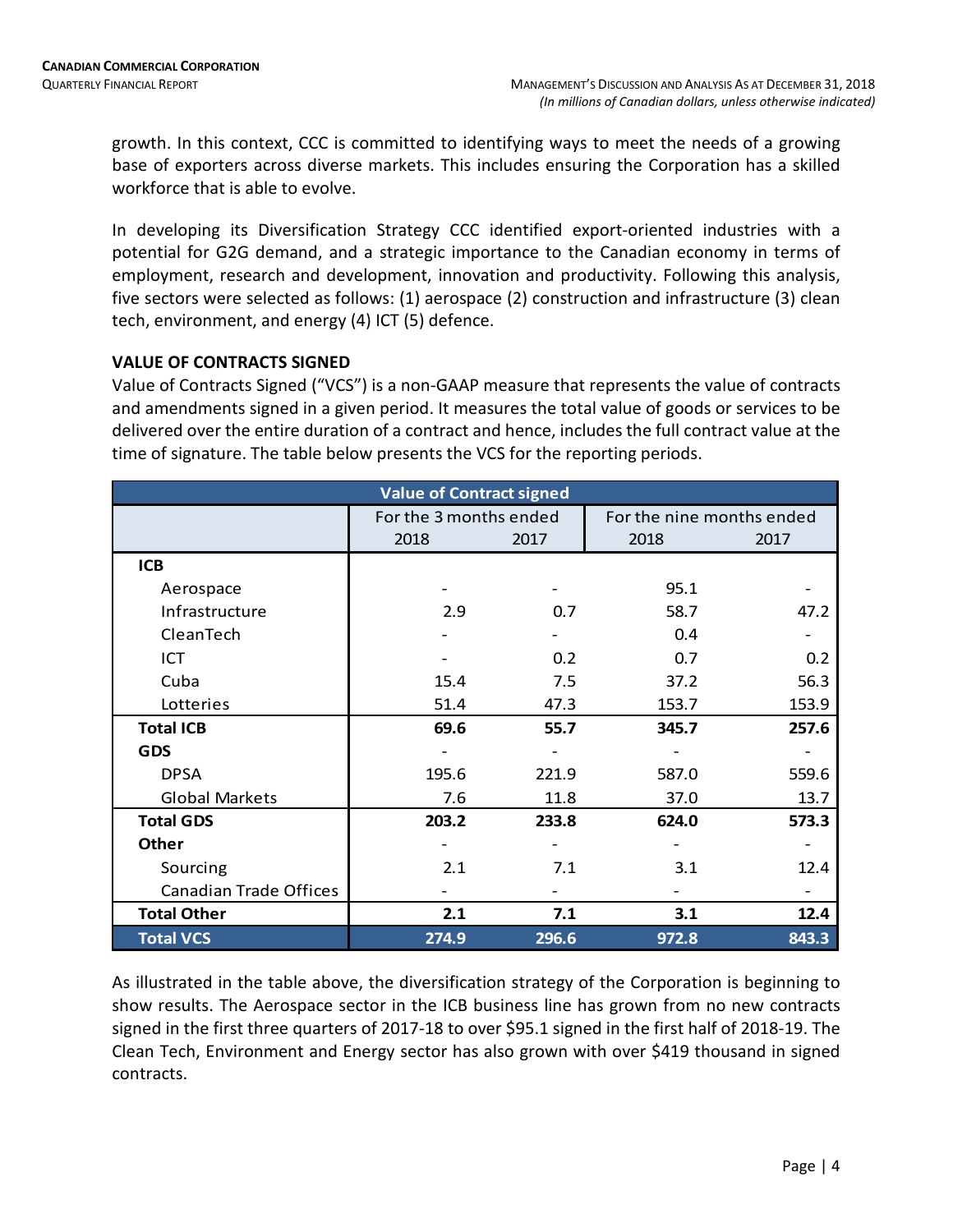The Corporation is now developing a diversified portfolio of projects for growth in the Canadian economy. Building on the strengths and expertise Canada has to offer the world, CCC's efforts in supporting exporters to gain access to global procurement contracts is starting to deliver results.

This chart illustrates the current portfolio mix of contracts signed by the CCC in the first nine months of 2018-19.

While the lottery contracts continue to provide a steady stream of contract value for the CCC, the aerospace, infrastructure, ICT and Clean Tech sectors are all on a growing trend. The diversification efforts in business development and outreach to Canadian exporters and foreign governments is beginning to show results.



The comparison of results year over year below indicates that the initiatives undertaken by the Corporation to bring Canadian expertise to the world via Government to Government contracting is having a noticeable impact on Canadian industries in the new targeted sectors.

The chart below, presented in logarithmic scale for illustrative purposes, shows growth in all sectors as of Q3 of 2018-19, except in the Cuba program where changes in the local policies are affecting the ability of the Corporation to grow contracts at this time, and in the lottery programs where revenue is stable.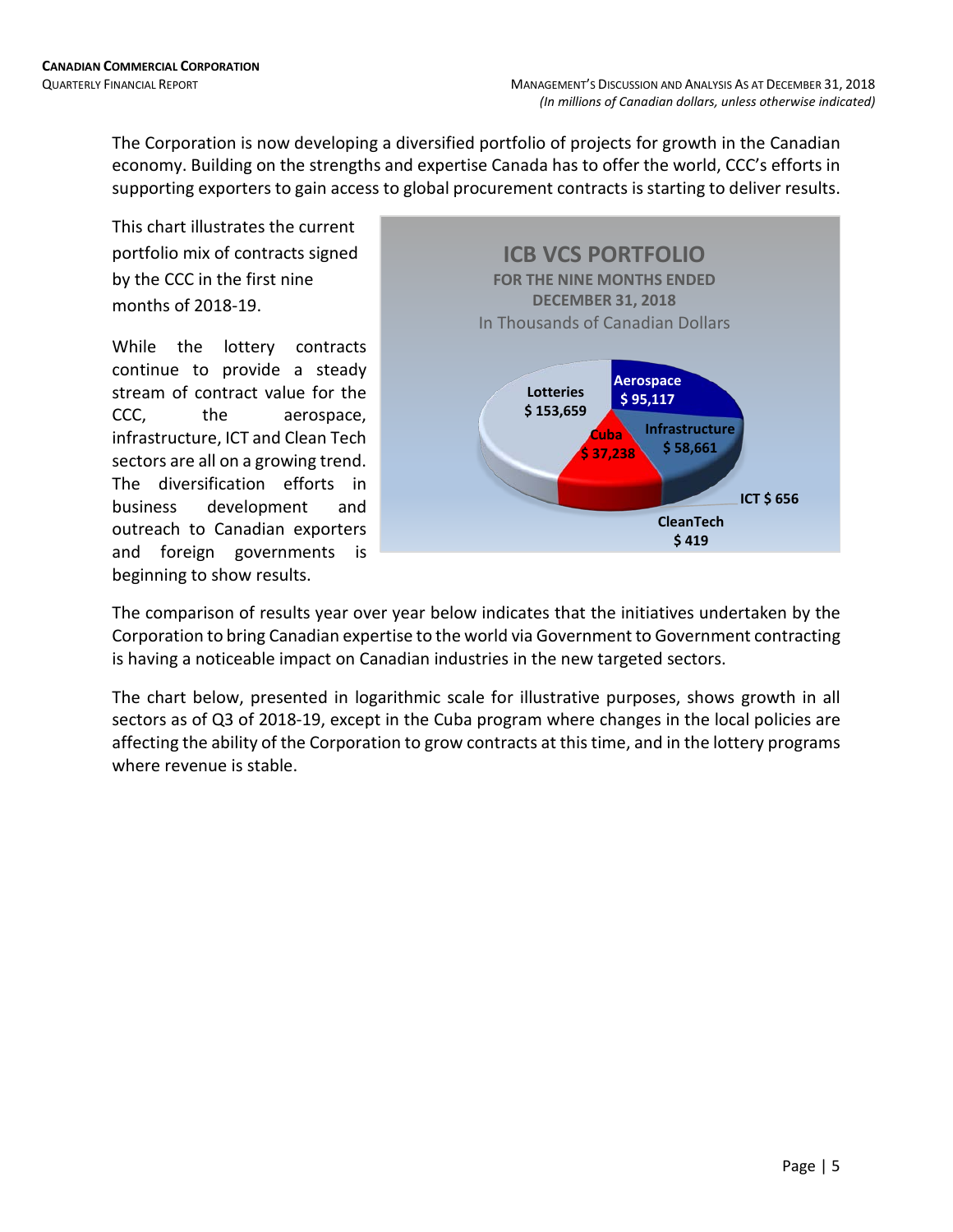

### **FINANCIAL RESULTS**

Historically, large contracts have materially affected the Corporation's financial statements and have caused significant variations in certain year-over-year amounts on the Statement of Financial Position and the Statement of Comprehensive Income (Loss).

In late 2013-14, the Armoured Brigades Program (ABP), a historic multi-billion dollars 14-year contract, was signed for the supply of light armoured vehicles and associated equipment, training and support services. Due to the magnitude of this contract, related transactions may result in significant variations from period-to-period on certain accounts. The accounts impacted would most notably be receivables, payables, advances to Canadian exporters and from foreign buyers and others, progress work by Canadian exporters and for foreign buyers as well as revenues.

A discussion of CCC's financial highlights for the three and nine-month period ended December 31, 2018, follows.

Note that financial results reported in the MD&A are rounded to the nearest million, while related percentages are based on numbers rounded to the nearest thousand, which can lead to differences due to rounding.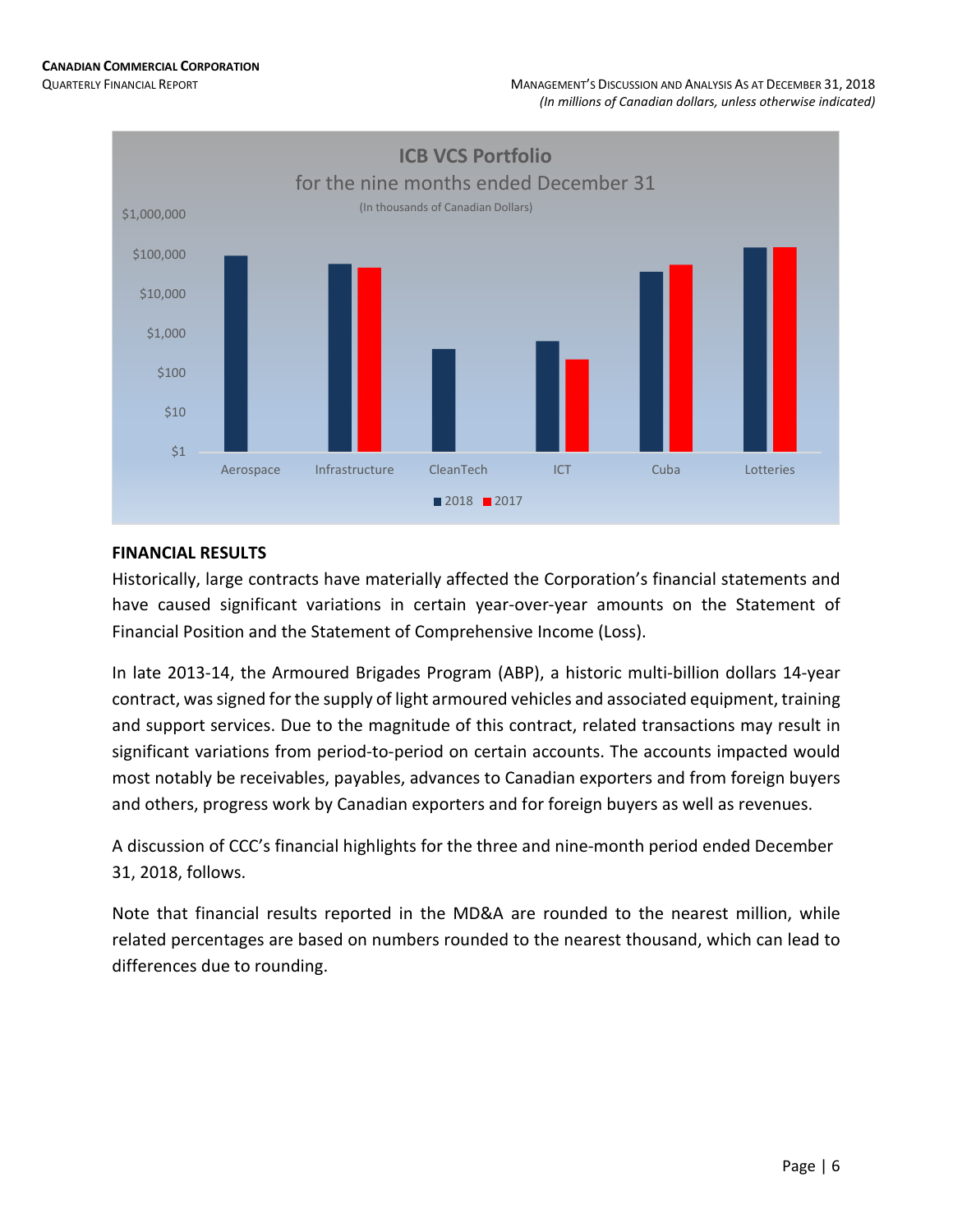**SUMMARY – NET LOSS**

### **STATEMENT OF COMPREHENSIVE INCOME (LOSS) DISCUSSION**

|                   |       |    | <b>DECEMBER 31</b> |      | <b>FOR THE THREE MONTHS ENDED</b>    |     |     |          |     | <b>DECEMBER 31</b> | <b>FOR THE NINE MONTHS ENDED</b>     |     |
|-------------------|-------|----|--------------------|------|--------------------------------------|-----|-----|----------|-----|--------------------|--------------------------------------|-----|
|                   | 2018  |    | 2017               |      | Increase (Decrease)<br>in net profit |     |     | 2018     |     | 2017               | Increase (Decrease)<br>in net profit |     |
| Revenues          | 6.5   | -S | 5.9                | - \$ | 0.6                                  | 10% | \$  | 21.6     | - S | 18.2 <sup>5</sup>  | 3.4                                  | 18% |
| Expenses          | (7.4) |    | 7.9)               |      | 0.5                                  | 5%  |     | (22.5)   |     | (23.6)             | 1.1                                  | 5%  |
| Net profit (loss) | (0.9) |    | $(2.0)$ \$         |      | 1.1                                  | 48% | '\$ | (0.9) \$ |     | $(5.4)$ \$         | 4.5                                  | 83% |

For the three-month period ended December 31, 2018, the Corporation recorded a net loss of \$922 thousand from a combination of higher revenues and lower expenses when compared to the same period last year which had a higher loss. The higher revenues are due to a gain on foreign exchange and higher finance income. The larger than usual foreign exchange gain in this quarter is the result of a significant increase in the USD-CAD exchange rate as of December 31.

### **REVENUES**

|                                 |             |                          | <b>FOR THE THREE MONTHS ENDED</b><br><b>DECEMBER 31</b> |       |               | <b>FOR THE NINE MONTHS ENDED</b> | <b>DECEMBER 31</b> |                          |                         |
|---------------------------------|-------------|--------------------------|---------------------------------------------------------|-------|---------------|----------------------------------|--------------------|--------------------------|-------------------------|
|                                 | 2018        | 2017                     | Increase<br>(Decrease)                                  |       | 2018          | 2017                             |                    | Increase<br>(Decrease)   | $%$ of<br>Total<br>2018 |
| Commercial trading transactions |             |                          |                                                         |       |               |                                  |                    |                          |                         |
| - prime contracts               | Ś.<br>515.3 | Ŝ.<br>642.6              | \$ (127.3)                                              | (20%) | Ŝ.<br>1,806.6 | \$1,872.0                        | (65.4)<br>Ŝ.       | (3%)                     |                         |
| transactions                    |             |                          |                                                         |       |               |                                  |                    |                          |                         |
| - prime contracts               | (515.3)     | (642.6)                  | 127.3                                                   | 20%   | (1,806.6)     | (1,872.0)                        | 65.4               | 3%                       |                         |
| Fees for service                | 5.5         | 5.5                      | (0.0)                                                   | (1%)  | 18.9          | 16.7                             | 2.2                | 13%                      | 88%                     |
| Other income                    | 0.1         | 0.2                      | (0.1)                                                   | (15%) | 1.5           | 1.2                              | 0.3                | 25%                      | 7%                      |
| Finance income, net             | 0.3         | 0.2                      | 0.1                                                     | 38%   | 0.5           | 0.5                              |                    | $\overline{\phantom{a}}$ | 2%                      |
| Gain (Loss) on foreign exchange | 0.6         | $\overline{\phantom{a}}$ | 0.6                                                     | >100% | 0.7           | (0.2)                            | 0.9                | >100%                    | 3%                      |
| <b>Total Revenues</b>           | \$<br>6.5   | Ŝ<br>5.9                 | 0.6<br>Ŝ                                                | 10%   | Ś<br>21.6     | Ŝ<br>18.2                        | 3.4<br>- S         | 18%                      | 100%                    |

For the three-month period ended December 31, 2018, after offsetting commercial trading transactions with the cost of commercial trading transactions, total revenues were higher by \$0.6 or 10% compared to the prior year results. The nine-month period result is an overall increase of \$3.3 or 18% in revenue compared to the same period last year. Of the \$21.6 total revenues recorded in the nine-month period, \$6.5 or 30% is attributable to the three months ended December 31, 2018. The increase in total revenue for nine-month period when compared to the same period in the prior year is primarily attributable to an unrealized foreign exchange gains due to an increase in the USD-CAD exchange rate at December 31st and a larger USD receivable balance for fees for service.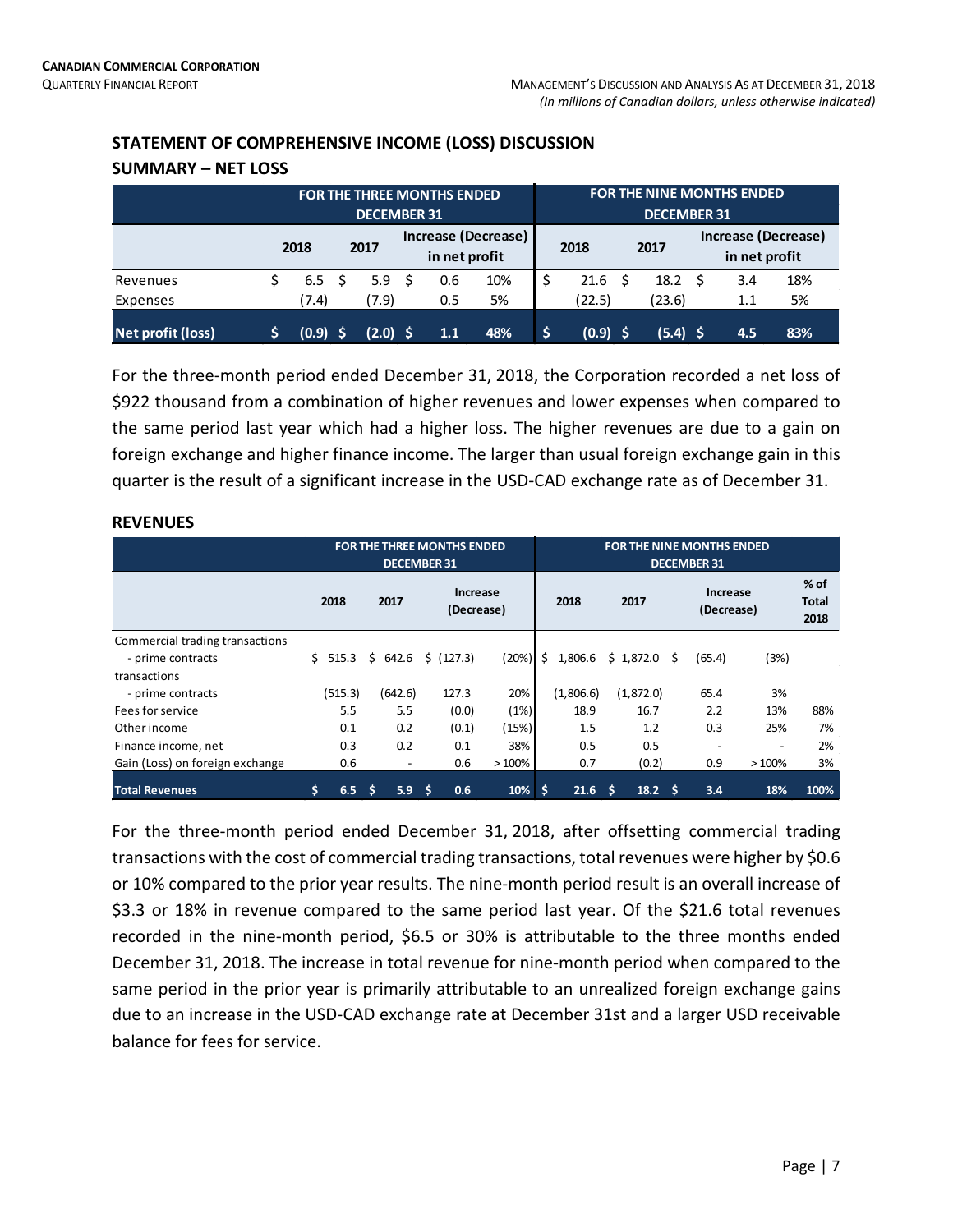Normal business activities of the Corporation include providing payments early at discounted amounts under certain terms and conditions to Canadian exporters prior to collecting from foreign buyers, which provides a source of other income for the Corporation. The amount of discounted payments provided to Canadian exporters can fluctuate from period to period.

|                  |    |       |     | <b>DECEMBER 31</b> |    | <b>FOR THE THREE MONTHS ENDED</b> |       |    |         |   |             |   | <b>FOR THE NINE MONTHS ENDED</b><br><b>DECEMBER 31</b> |       |                                |
|------------------|----|-------|-----|--------------------|----|-----------------------------------|-------|----|---------|---|-------------|---|--------------------------------------------------------|-------|--------------------------------|
|                  |    | 2018  |     | 2017               |    | <b>Increase</b><br>(Decrease)     |       |    | 2018    |   | 2017        |   | <b>Increase</b><br>(Decrease)                          |       | $%$ of<br><b>Total</b><br>2018 |
| GDS:             |    |       |     |                    |    |                                   |       |    |         |   |             |   |                                                        |       |                                |
| <b>DPSA</b>      | S. | 212.6 | Ŝ.  | 202.7              | S. | 9.9                               | 5%    | \$ | 540.1   | Ś | 569.4       | S | (29.3)                                                 | (5%)  | 30%                            |
| Non-DPSA GDS     |    | 125.0 |     | 348.9              |    | (223.9)                           | (64%) |    | 802.8   |   | 975.3       |   | (172.5)                                                | (18%) | 44%                            |
| <b>Total GDS</b> | Ś. | 337.6 | \$. | 551.6              | \$ | (214.0)                           | (39%) | \$ | 1,342.9 |   | \$1,544.7   | S | 201.8)                                                 | (13%) | 74%                            |
| <b>ICB</b>       |    | 177.7 |     | 91.0               |    | 86.7                              | 95%   |    | 463.7   |   | 327.3       |   | 136.4                                                  | 42%   | 26%                            |
| <b>Total CTT</b> |    | 515.3 | S.  | 642.6              |    | $\sin(127.3)$                     | (20%) | Ś  | 1.806.6 |   | $5$ 1.872.0 | S | (65.4)                                                 | (3%)  | 100%                           |

### **COMMERCIAL TRADING TRANSACTIONS (CTT)**

Commercial trading transactions measure the value of goods or services delivered or progress work completed during the period. Since CCC acts as an international trade intermediary, revenues from commercial trading transactions on prime contracts are fully offset by the cost of commercial trading transactions on prime contracts.

For the nine-month period ended December 31, 2018, CCC's portfolio of contracts generating CTTs were distributed across three business lines as illustrated in the chart. The Global Defence and Security generate the largest share of CTTs for the Corporation with \$540.1 in the DPSA line of business and \$802.8 in the non-DPSA. The International Commercial Business line brought in \$463.7 in CTTs during the nine months, of which \$177.7 was generated in the last quarter. This represents a growth of 42% or \$136.4 for



the nine months and 95% or \$86.7 when comparing the third quarters year over year. This growth in the ICB line is the result of efforts by the Corporation in diversifying its business offering beyond Global Defence and Security with the pursuit of business development initiatives in the five key business sectors presented previously.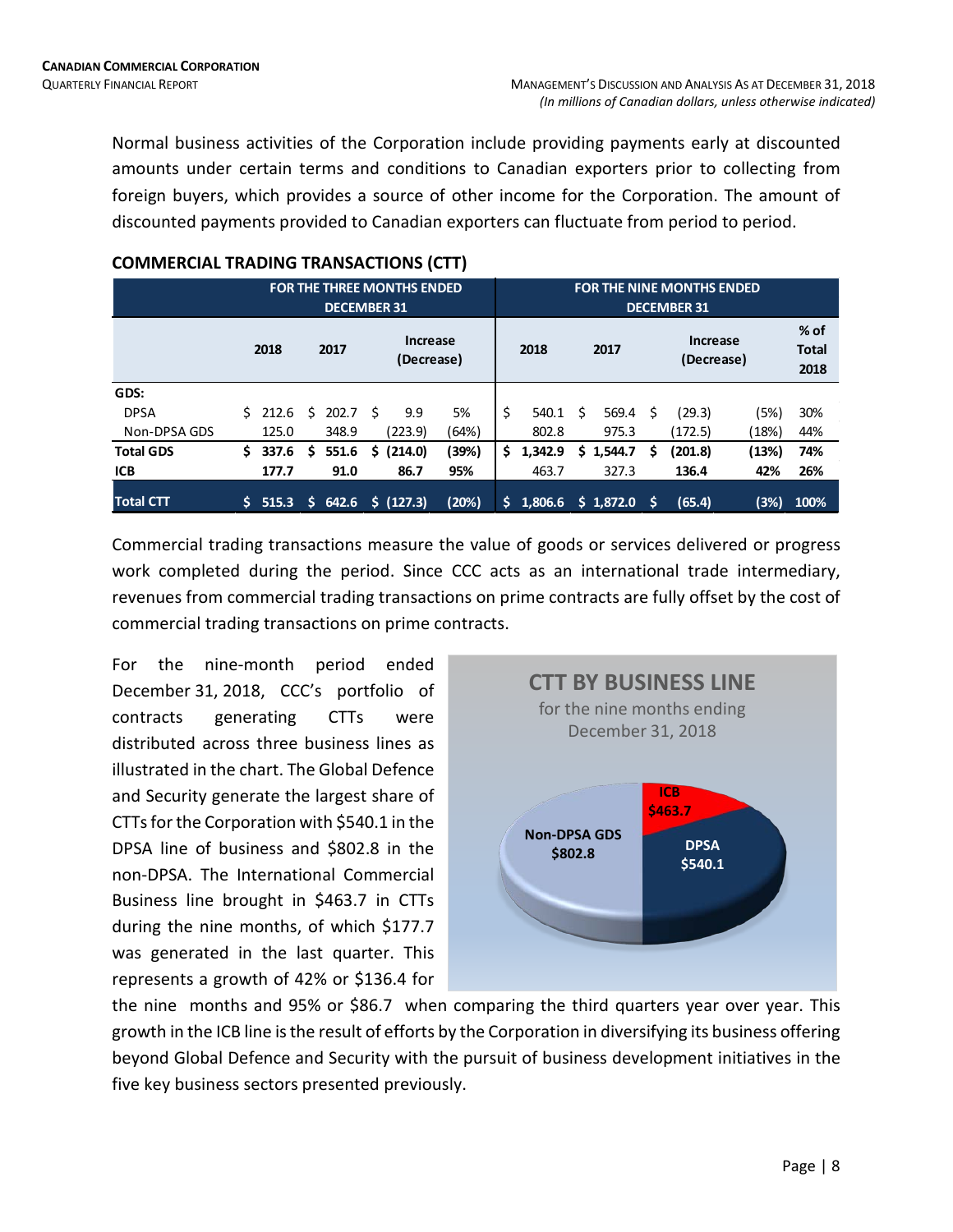Looking at the evolution of the ICB line over the last five years for the nine months demonstrates the effectiveness in the application of the diversification strategy to CCC's approach to support Canadian exporters in a broader spectrum of industries. Continued efforts and current deals in the contracting pipeline of the Corporation are expected to support this growth rate for the foreseeable future.



The overall decrease in CTTs of \$127.3 for the three months and \$65.4 for the nine months is mostly attributable to the following changes in contract deliveries and progress over the ninemonth period:

- GDS
	- o Reduction of contract deliveries in the DPSA business line of \$29.3
	- o Lower contract deliveries on the ABP contract of \$195.7
	- o Increase from Multi-Purpose helicopters to Montenegro of \$39.6

These are offset by increases in the activity in the ICB line as follows:

- ICB increased deliveries on ongoing projects
	- o Expansion and rehabilitation of an airport on Bermuda of \$63.4
	- o Potash sales to Bangladesh of \$15.9
- ICB new revenue from projects in 2018-2019
	- o Rehabilitation of a football stadium in Cameroon of \$49.4
	- o Cruise ship terminal building in St-Kitts & Nevis of \$31.9
- Reduction of activity in the Cuba program of \$29.0

Several other small contract variations across all business lines account for the remainder of the variation for the nine-month period.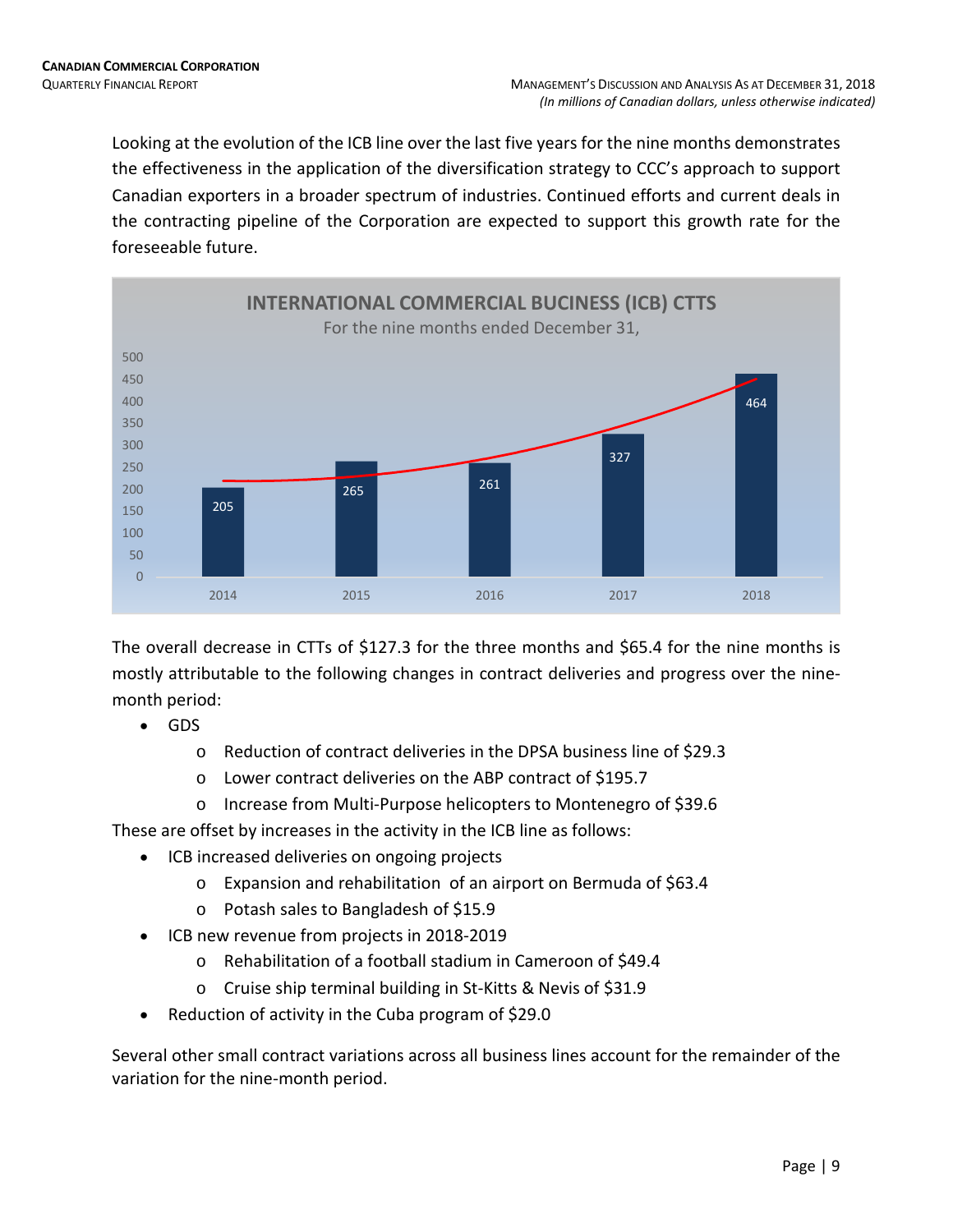|                                                        |    |                   |      | <b>DECEMBER 31</b> |    | <b>FOR THE THREE MONTHS ENDED</b> |                        |     |                   |     |                   |     | <b>FOR THE NINE MONTHS ENDED</b><br><b>DECEMBER 31</b> |                             |                                |
|--------------------------------------------------------|----|-------------------|------|--------------------|----|-----------------------------------|------------------------|-----|-------------------|-----|-------------------|-----|--------------------------------------------------------|-----------------------------|--------------------------------|
|                                                        |    | 2018              |      | 2017               |    | Increase<br>(Decrease)            |                        |     | 2018              |     | 2017              |     | Increase<br>(Decrease)                                 |                             | $%$ of<br><b>Total</b><br>2018 |
| GDS:                                                   |    |                   |      |                    |    |                                   |                        |     |                   |     |                   |     |                                                        |                             |                                |
| Non-DPSA GDS                                           | \$ | 1.1               | -\$  | 3.2                | \$ | (2.1)                             | $(65\%)$               | -S  | 7.5               | -\$ | 8.5               | -\$ | (1.0)                                                  | (12%)                       | 40%                            |
| <b>Total GDS</b><br><b>ICB</b><br>Sourcing and other   | \$ | 1.1<br>3.3<br>1.1 | \$   | 3.2<br>1.2<br>1.1  | \$ | (2.1)<br>2.1<br>٠                 | (65%)<br>$>100\%$<br>۰ | -\$ | 7.5<br>8.2<br>3.2 | \$  | 8.5<br>4.6<br>3.6 | -\$ | (1.0)<br>3.6<br>(0.4)                                  | $(12\%)$<br>77%<br>$(11\%)$ | 40%<br>43%<br>17%              |
| <b>GoC</b> priorities<br><b>Total Fees for service</b> | Ś  | 5.5 <sub>1</sub>  | - \$ | 5.5 <sub>1</sub>   | .s | (0.0)                             | (1%)                   | Ś   | 18.9              | S   | 16.7              | S   | 2.2                                                    | 13%                         | 100%                           |

#### **FEES FOR SERVICE**

The Corporation charges fees for service on non-DPSA GDS and ICB business lines and other services, generally calculated as a percentage of the contract value. The rates for services provided, or fees for service are negotiated on a contract-by-contract basis. Fees are recognized as revenue when commercial trading transactions related to prime contracts and international sourcing services agreements are recorded and from other international and domestic activities when services are rendered. Pursuant to the DPSA agreement, CCC does not charge fees for service on the DPSA program. In addition to fees for service recorded from the non-DPSA core operations business line, CCC earns fees related to sourcing services transactions and other initiatives of Government of Canada departments and agencies.

Fee for services from the contract portfolio of the Corporation is illustrated in the chart on the right. Of the total GDS fees, 80% or \$5.9 are related to the ABP contract representing 34% of the total fees generated for the ninemonth period.

ICB Fees for service contributed 43% of the total Fees for service as a result of continued growth in this



business line from the diversification strategy and sectors of focus.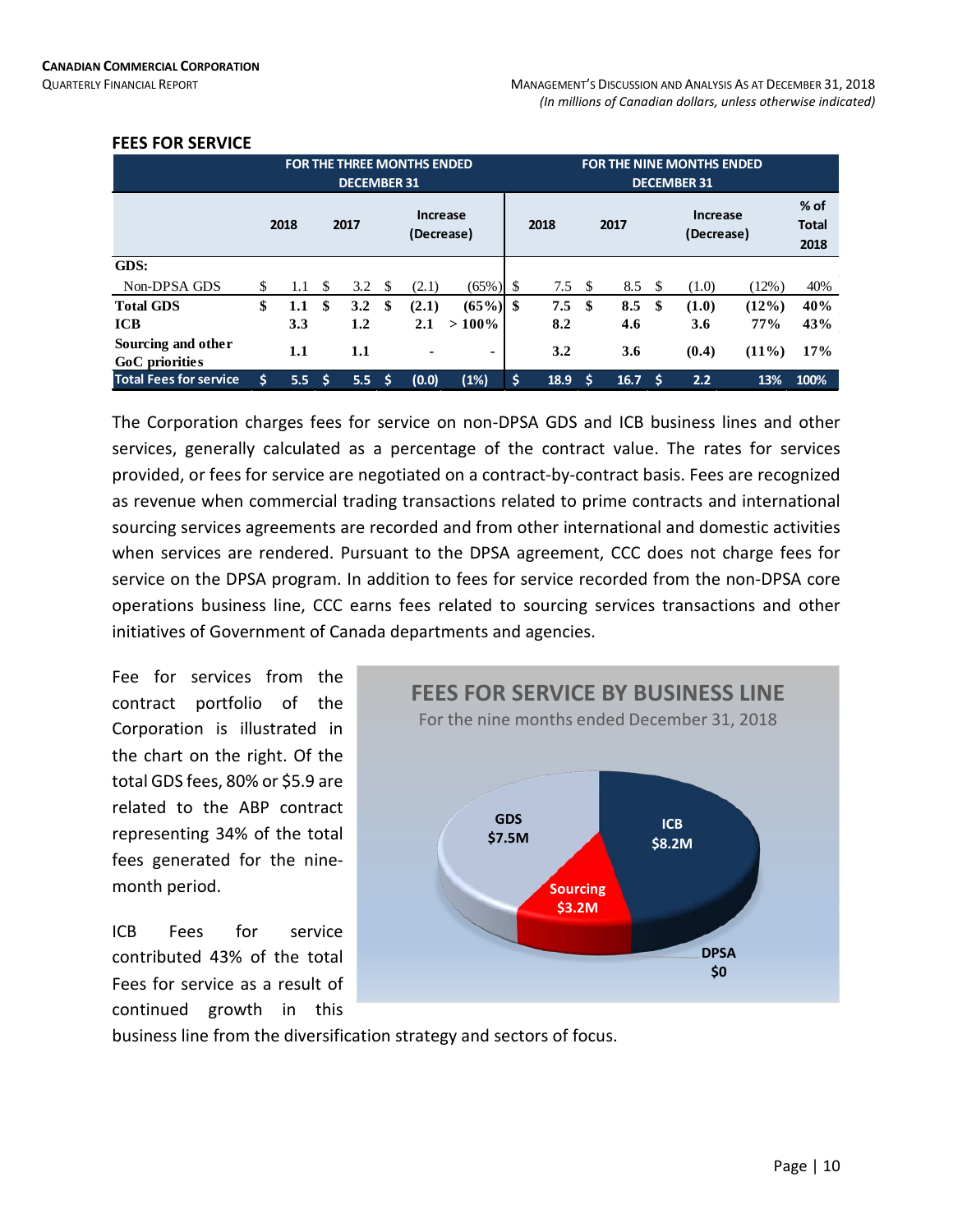The five-year trend of Fees for service in the ICB line for the nine-month period demonstrates the effectiveness in the application of the diversification strategy to CCC's approach to support Canadian exporters in a broader spectrum of industries. Continued efforts and current projects in the contracting pipeline of the Corporation are expected to support this growth rate for the foreseeable future.

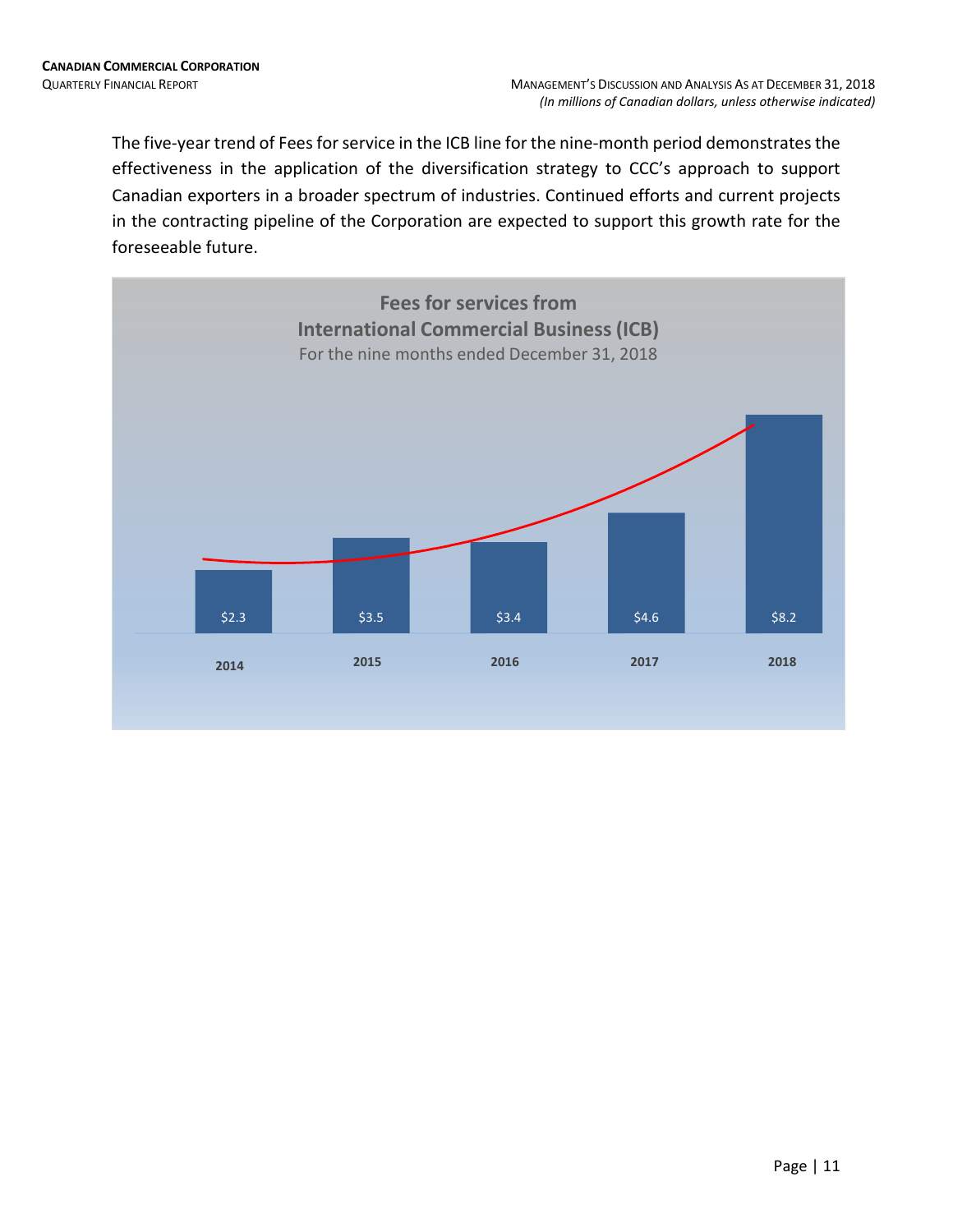### **EXPENSES**

#### **ADMINISTRATIVE EXPENSES**

|                             |    |      |      | <b>DECEMBER 31</b> |     | <b>FOR THE THREE MONTHS ENDED</b> |                          |    |      |    |                 |     | <b>FOR THE NINE MONTHS ENDED</b><br><b>DECEMBER 31</b> |                          |                                |
|-----------------------------|----|------|------|--------------------|-----|-----------------------------------|--------------------------|----|------|----|-----------------|-----|--------------------------------------------------------|--------------------------|--------------------------------|
|                             |    | 2018 |      | 2017               |     | Increase<br>(Decrease)            |                          |    | 2018 |    | 2017            |     | <b>Increase</b><br>(Decrease)                          |                          | $%$ of<br><b>Total</b><br>2018 |
| Administrative              |    |      |      |                    |     |                                   |                          |    |      |    |                 |     |                                                        |                          |                                |
| Workforce                   |    |      |      |                    |     |                                   |                          |    |      |    |                 |     |                                                        |                          |                                |
| compensation and            | \$ | 5.0  | - \$ | 5.5                | Ŝ.  | (0.5)                             | (9%)                     | \$ | 15.1 | Ŝ. | $15.8 \quad$ \$ |     | (0.7)                                                  | (4%)                     | 66%                            |
| Contract                    |    | 0.7  |      | 0.8                |     | (0.1)                             | (18%)                    |    | 2.0  |    | 2.2             |     | (0.2)                                                  | (8%)                     | 9%                             |
| Travel and hospitality      |    | 0.4  |      | 0.4                |     |                                   |                          |    | 1.4  |    | 1.3             |     | 0.1                                                    | 6%                       | 6%                             |
| Rent and related            |    | 0.5  |      | 0.4                |     | 0.1                               | 14%                      |    | 1.3  |    | 1.3             |     |                                                        |                          | 6%                             |
| Consultants                 |    | 0.4  |      | 0.3                |     | 0.1                               | 70%                      |    | 1.1  |    | 1.2             |     | (0.1)                                                  | (8%)                     | 5%                             |
| Software, hardware          |    | 0.1  |      | 0.1                |     |                                   | $\overline{\phantom{0}}$ |    | 0.6  |    | 0.6             |     |                                                        | $\overline{\phantom{a}}$ | 3%                             |
| Depreciation                |    | 0.1  |      | 0.1                |     |                                   |                          |    | 0.3  |    | 0.3             |     |                                                        |                          | 2%                             |
| Communications              |    | 0.1  |      | 0.2                |     | (0.1)                             | (60%)                    |    | 0.3  |    | 0.5             |     | (0.2)                                                  | (37%)                    | 1%                             |
| Other expenses              |    | 0.1  |      | 0.1                |     |                                   |                          |    | 0.4  |    | 0.4             |     |                                                        | $\overline{\phantom{a}}$ | 2%                             |
| <b>Total Administrative</b> | Ś. | 7.4  | \$   | 7.9                | \$. | (0.5)                             | (5%)                     | \$ | 22.5 | \$ | 23.6            | \$. | (1.1)                                                  | (5%)                     | 100%                           |
| <b>Contract remediation</b> |    |      |      |                    |     |                                   |                          |    |      |    |                 |     |                                                        |                          | 0%                             |
| <b>Total Expenses</b>       | \$ | 7.4  | -\$  | 7.9                | Š.  | (0.5)                             | (5%)                     | Ŝ. | 22.5 | Ŝ  | 23.6            | -\$ | (1.1)                                                  | (5%)                     | 100%                           |

For the nine-month period ended December 31, 2018, expenses were lower than the prior year period by \$1.1 or 5%, of which \$0.5 is attributable to the last three months. This decrease of 5% in administrative expenses is primarily related to lower expense in workforce compensation, contract management, consultant and communications expenses.

### **CONTRACT REMEDIATION EXPENSES**

Contract remediation expenses are recorded as actual amounts are incurred or can be reasonably estimated. For the three and nine-month periods ended December 31, 2018, no contract remediation expenses were recorded. The result reflects the Corporation's robust contract management and Enterprise Risk Management (ERM) practices.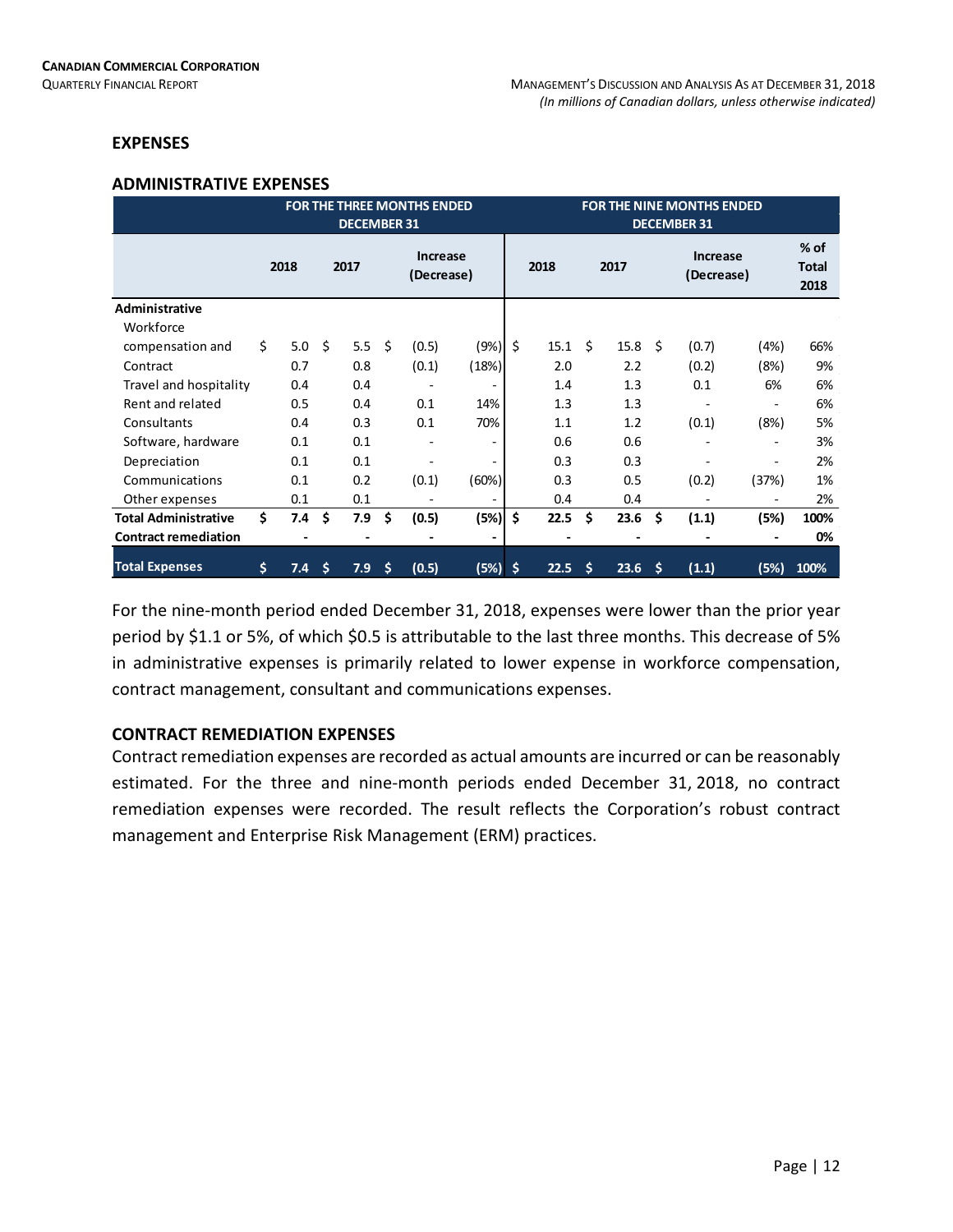|                        |   |                  | <b>DECEMBER 31</b> |   | <b>FOR THE THREE MONTHS ENDED</b> |      |   |        | <b>DECEMBER 31</b> | <b>FOR THE NINE MONTHS ENDED</b> |            |
|------------------------|---|------------------|--------------------|---|-----------------------------------|------|---|--------|--------------------|----------------------------------|------------|
|                        |   | 2018             | 2017               |   | <b>Increase</b><br>(Decrease)     |      |   | 2018   | 2017               | <b>Increase</b><br>(Decrease)    |            |
| Sourcing services      |   | 5.5 <sup>5</sup> | 5.4                |   | 0.1                               | 1%   |   | 13.7   | 20.9               | (7.2)                            | (34%)      |
| Less: Cost of sourcing |   | (5.5)            | (5.4)              |   | (0.1)                             | (1%) |   | (13.7) | (20.9)             | 7.2                              | 34%        |
|                        | Ś | $\sim$           | $\sim$             | Ś | $\sim$                            | ۰.   | Ś | $\sim$ | ۰.                 | ٠                                | <b>COL</b> |

### **SOURCING SERVICES IN SUPPORT OF GOVERNMENT OF CANADA INTERNATIONAL PROGRAMS**

Sourcing services transactions are generally in support of international assistance programs, where the Corporation is not the prime contractor, but rather acts as an agent on behalf of Global Affairs Canada in accordance with a Memorandum of Understanding.

CCC also has sourcing services agreements with the National Research Council (NRC) and the Department of National Defence (DnD). For the three and nine-month periods ended December 31, 2018, the decrease in activity is related to normal fluctuations in the delivery of various projects. Various projects were completed in the current year explaining the decrease in sourcing services transactions compared to prior year.

### **STATEMENT OF FINANCIAL POSITION DISCUSSION**

|                                   |                             | <b>AS AT</b>      |                               |         |
|-----------------------------------|-----------------------------|-------------------|-------------------------------|---------|
|                                   | <b>December</b><br>31, 2018 | March 31,<br>2018 | <b>Increase</b><br>(Decrease) |         |
| Assets                            | \$8,303.5                   | \$7,135.2         | \$1,168.3                     | 16%     |
| <b>Liabilities</b>                | \$8,280.9                   | \$7,111.6         | \$1,169.3                     | 16%     |
| Shareholder's equity:             |                             |                   |                               |         |
| Contributed surplus               | 10.0                        | 10.0              | $\overline{\phantom{0}}$      |         |
| Retained earnings                 | 12.6                        | 13.6              | (1.0)                         | (7%)    |
| <b>Total Shareholder's equity</b> | \$<br><b>22.6</b>           | 23.6              | \$<br>(1.0)                   | $(4\%)$ |

### **SUMMARY**

As an international trade intermediary, CCC's trade-related assets are offset with matching liabilities. Therefore, trade receivables, advances to Canadian exporters and progress work by Canadian exporters are normally offset by trade payables and accrued liabilities, advances from foreign buyers and others and progress work for foreign buyers, respectively. The decrease in retained earnings reflects the cumulative loss from the first nine months of the 2018-19 fiscal year.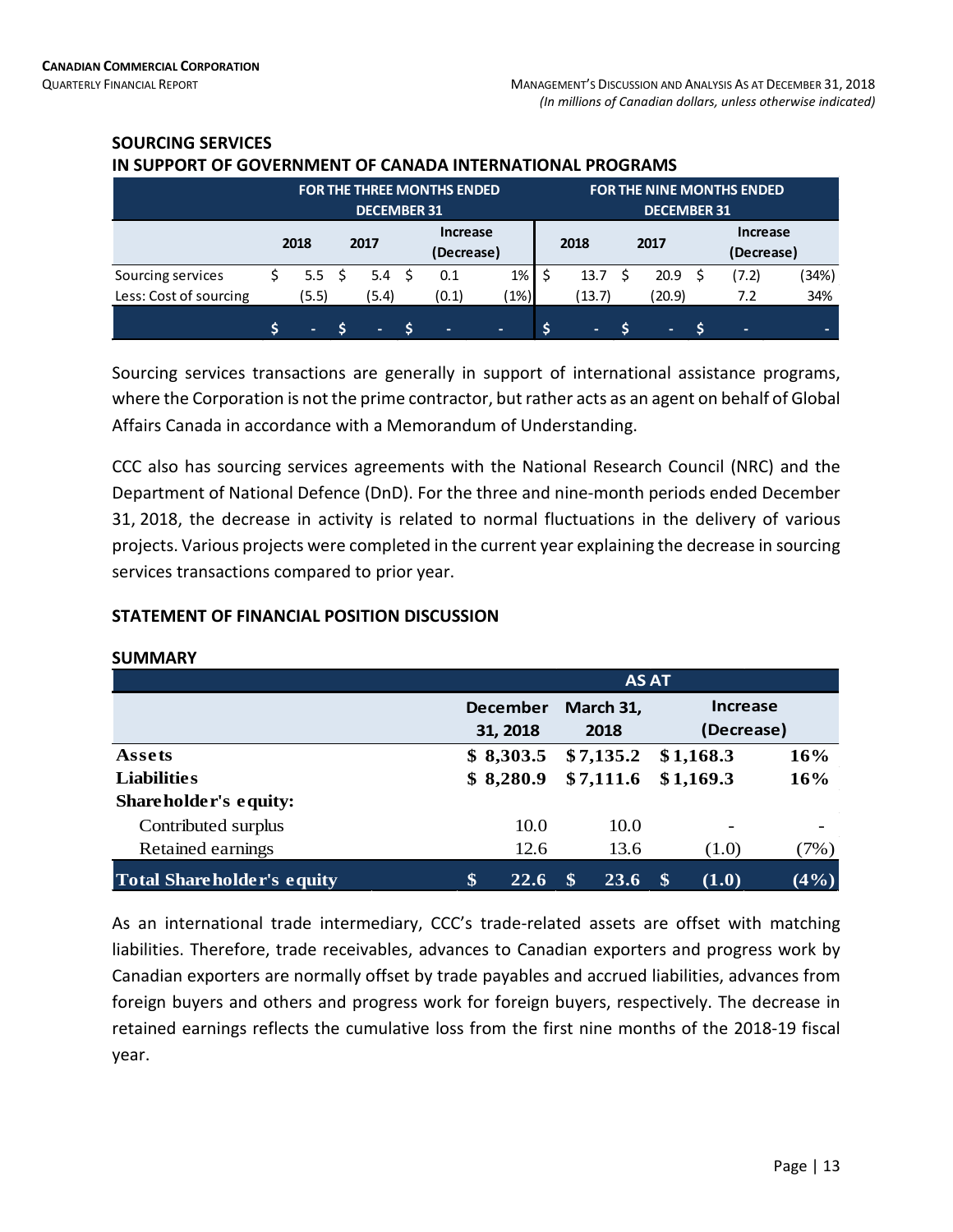### **ASSETS**

|                                       |   |                 |    |              | <b>AS AT</b> |       |              |
|---------------------------------------|---|-----------------|----|--------------|--------------|-------|--------------|
|                                       |   | <b>December</b> |    | March 31,    | Increase     |       | $%$ of       |
|                                       |   | 31, 2018        |    | 2018         | (Decrease)   |       | <b>Total</b> |
| Cash and cash equivalents             | S | 26.3            | S  | 43.4         | (17.1)       | (39%) | $<1\%$       |
| Trade receivables                     |   | 2,071.1         |    | 1,212.7      | 858.4        | 71%   | 25%          |
| <b>Advances to Canadian exporters</b> |   | 663.5           |    | 144.3        | 519.2        | >100% | 8%           |
| Progress work by Canadian exporters   |   | 5,539.8         |    | 5,731.7      | (191.9)      | (3%)  | 67%          |
| Property and equipment                |   | 2.8             |    | 3.1          | (0.3)        | (11%) | $< 1\%$      |
| <b>Total Assets</b>                   |   | 8.303.5         | S. | $7,135.2$ \$ | 1,168.3      | 16%   | 100%         |

The net increase in assets, compared to March 31, 2018, was primarily the result of an increase in trade receivables related to the ABP contract. As this contract is in the delivery phase, activity is expected to increase. Deliveries of the ABP contract are typically for significant amounts, which are reflected with the changes in balances of receivables, payables and progress work.

|                                         |                 |                     | <b>AS AT</b> |       |              |
|-----------------------------------------|-----------------|---------------------|--------------|-------|--------------|
|                                         | <b>December</b> | March 31,           | Increase     |       | $%$ of       |
|                                         | 31, 2018        | 2018                | (Decrease)   |       | <b>Total</b> |
| Trade payables and accrued liabilities  | 2,053.0<br>S.   | \$1,191.4           | 861.6<br>S   | 72%   | 25%          |
| Advances from foreign buyers and others | 682.9           | 183.4               | 499.5        | >100% | 8%           |
| Progress work for foreign buyers        | 5,539.8         | 5,731.7             | (191.9)      | (3%)  | 67%          |
| Deferred lease incentives               | 3.4             | 3.6                 | (0.2)        | (5%)  | $< 1\%$      |
| <b>Employee benefits</b>                | 1.8             | 1.5                 | 0.3          | 8%    | $< 1\%$      |
| <b>Total Liabilities</b>                | S.              | 8,280.90 \$7,111.60 | \$1,169.30   | 16%   | 100%         |

### **LIABILITIES**

The net increase in liabilities compared to March 31, 2018, was due to increases in the amount of trade payables and accrued liabilities mostly related to the ABP contract. As specific items of the ABP contract reached milestones, funds were received and recorded as advances, explaining the \$499.5 increase in advances. The net change to liabilities is directly related to the change in assets discussed earlier, due to the back-to-back nature of CCC's business model.

### **SIGNIFICANT TRANSACTIONS IN ASSETS AND LIABILITIES**

Given the back-to-back nature of CCC's contracting with foreign buyers and Canadian exporters, movements in assets and liabilities are closely related and are mostly offsetting.

The increases in trade receivables and trade payables and accrued liabilities when compared to March 31, 2018, were due primarily to increased receivable and payable transactions related to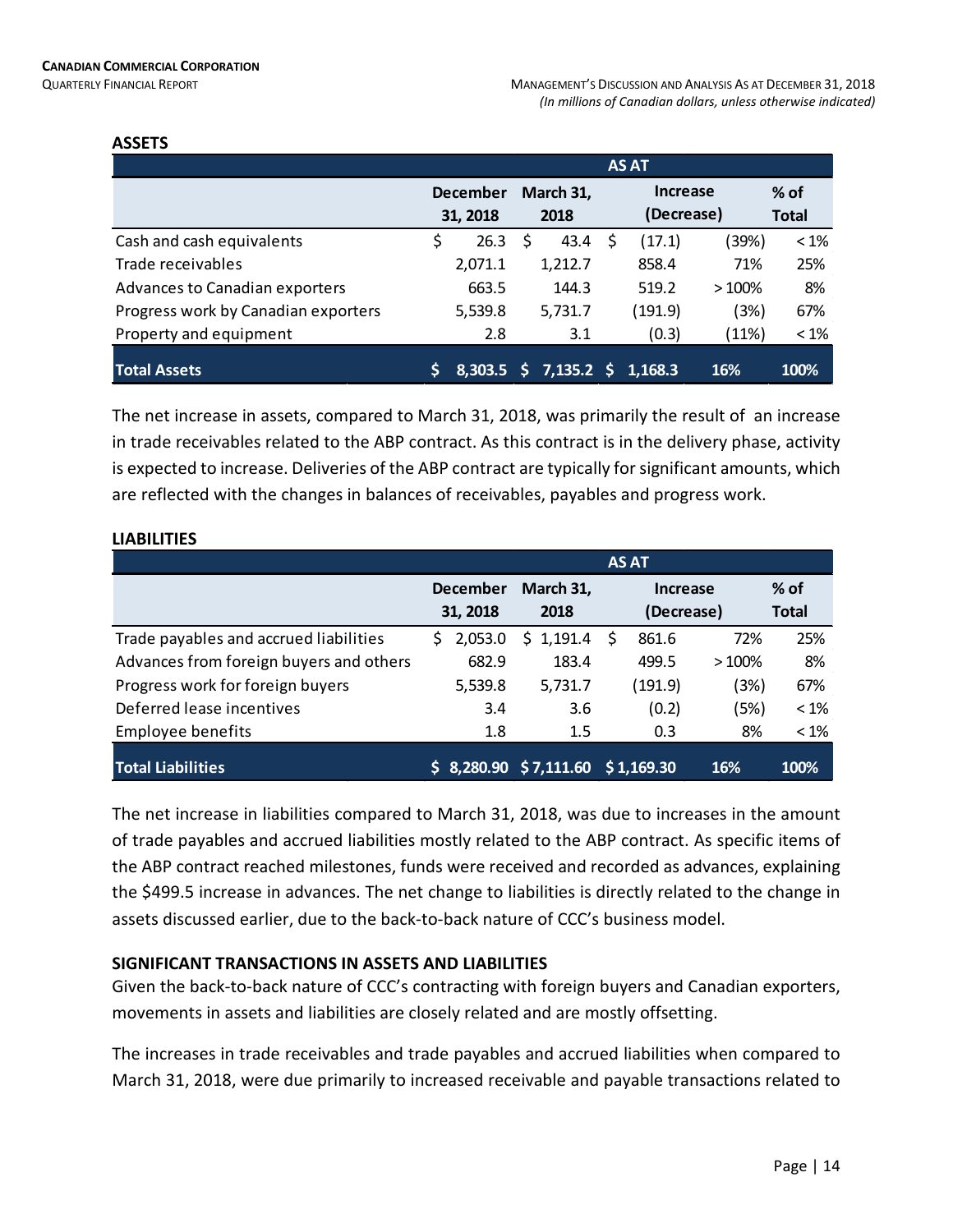the ABP contract reflecting the progress work recorded during the first nine months of the fiscal year combined with timing differences in collection of those receivables.

Of the total progress work by Canadian exporters and for foreign buyers, \$5.3 billion or 97% was related to continued progress work on the ABP contract.

The increase in advances from foreign buyers and others and advances to Canadian exporters, is almost entirely related to the ABP contract with new funds received for services to be provided in the future, partially offset by the liquidation of the advances on four projects: the construction of a parking complex in Ghana, the rehabilitation of a football stadium in Cameroon, the construction of a cruise ship pier terminal in St-Kitts & Nevis and several initiatives in the sourcing services business line on behalf of Canadian government entities.

Of the \$682.9 in advances from foreign buyers and others, \$663.5 or 97% were passed on to Canadian exporters. Contractually, advances are not offered on DPSA contracts. For some non-DPSA contracts, CCC may hold back some advance payments made by foreign buyers as a risk mitigation practice and release them to Canadian exporters as delivery obligations are fulfilled. Additionally, CCC receives advances related to sourcing services for Government of Canada departments prior to making sourcing payments. As a result, there are period-over-period variations due to the timing of collection and payments.

|                                                         |    |           |    | <b>DECEMBER 31</b> |    | <b>FOR THE THREE MONTHS ENDED</b> |                          |                          |             |   | <b>FOR THE NINE MONTHS ENDED</b><br><b>DECEMBER 31</b> |       |                                |
|---------------------------------------------------------|----|-----------|----|--------------------|----|-----------------------------------|--------------------------|--------------------------|-------------|---|--------------------------------------------------------|-------|--------------------------------|
|                                                         |    | 2018      |    |                    |    |                                   | 2017 Increase (Decrease) | 2018                     | 2017        |   | Increase<br>(Decrease)                                 |       | $%$ of<br><b>Total</b><br>2018 |
| Operating activities                                    | \$ | (37.0)    | Ŝ. | 2.5                | Ŝ. | (39.5)                            | $< (100\%)$ \$           | (17.3) \$                | (34.0)      | Ŝ | 16.7                                                   | 49%   | 101%                           |
| Investing activities                                    |    |           |    | -                  |    |                                   |                          | $\overline{\phantom{a}}$ | (0.1)       |   | 0.1                                                    | 100%  | 0%                             |
| Effect of exchange rate changes                         |    | 0.4       |    | 1.2                |    | (0.8)                             | (62%)                    | 0.2                      | (0.7)       |   | 0.9                                                    | >100% | (1%)                           |
| Net increase (decrease)<br>in cash and cash equivalents | ς  | (36.6) \$ |    | 3.7                | S  | (40.3)                            | $< (100%)$ \$            | $(17.1)$ \$              | $(34.8)$ \$ |   | 17.7                                                   | 51%   | 100%                           |

### **STATEMENT OF CASH FLOWS DISCUSSION**

Under the DPSA program, the Corporation generally pays its Canadian exporters within thirty days of receipt of an invoice and substantiating documentation according to the terms and conditions of the contract. Consequently, the Corporation may use its own cash to pay Canadian exporters on or before the 30<sup>th</sup> day, funding its trade receivables, in instances where there are collection delays and payment is not received from the DPSA buyer in the same timeframe as payments made to Canadian exporters. On certain contracts (generally outside of the DPSA program), the Corporation pays its Canadian exporters within five business days after CCC receives payment from the foreign buyer. Depending on the timing of receipts compared to

### **SUMMARY**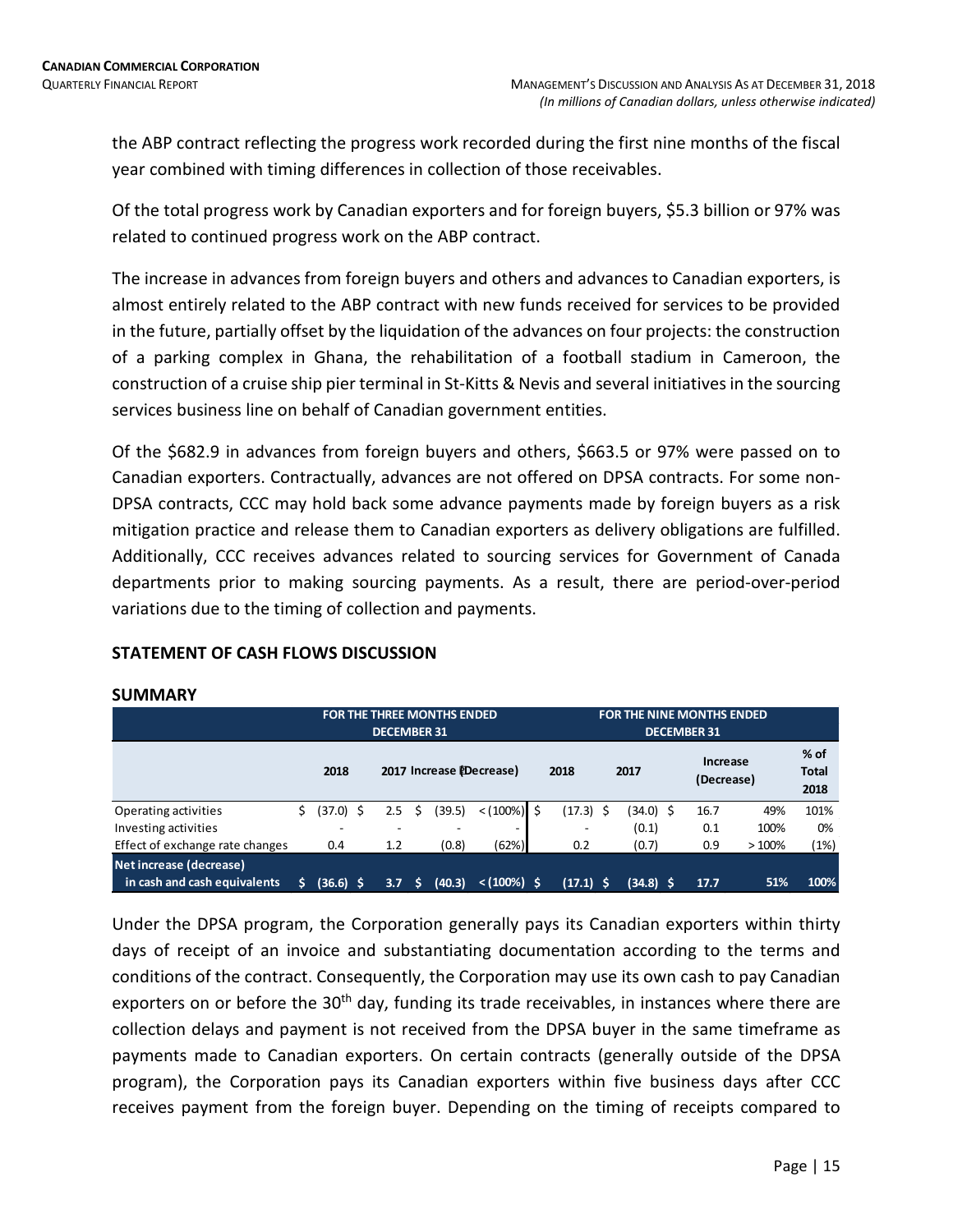payments, these transactions can span across reporting periods and can cause variations in cash flows from one period to the next. In these instances, cash is provided to the Corporation at the end of one period with the payment made to the Canadian exporter, as stipulated in the contract, early in the next period.

The decrease in cash is primarily due to the Corporation's operating activities combined with the effect of exchange rate fluctuations on cash. The decrease in cash from operating activities in the three and nine-month periods is primarily related to timing differences in the collection of receivables on the ABP contract in comparison to the prior year.

### **COMPARISON OF FINANCIAL RESULTS TO THE 2018-19 TO 2022-23 CORPORATE PLAN**

The Government of Canada has not yet approved the CCC 2018-19 to 2022-23 Corporate Plan.

| <b>Statement of Comprehensive income</b>       |                  |      | For the nine month period ended<br><b>December 31, 2018</b> |                                      |          |
|------------------------------------------------|------------------|------|-------------------------------------------------------------|--------------------------------------|----------|
|                                                | <b>Actual</b>    |      | <b>Corporate Plan</b>                                       |                                      | Variance |
| <b>Revenues</b>                                |                  |      |                                                             |                                      |          |
| Commercial trading transactions                |                  |      |                                                             |                                      |          |
| - prime contracts                              | \$1,806.6        | - \$ | 1,784.7                                                     | \$21.9                               | 1%       |
| Less: cost of commercial trading transactions  |                  |      |                                                             |                                      |          |
| - prime contracts                              | (1,806.6)        |      | (1,784.7)                                                   | (21.9)                               | $-1%$    |
| Fees for service                               | 18.9             |      | 19.8                                                        | (0.9)                                | $-5%$    |
| Other income                                   | 1.5              |      | 0.4                                                         | 1.1                                  | >100%    |
| Finance income, net                            | 0.5              |      | 0.6                                                         | (0.1)                                | $-17%$   |
| Gain on foreign exchange                       | 0.7              |      |                                                             | 0.7                                  | 100%     |
|                                                | 21.6             |      | 20.8                                                        | 0.8                                  | 4%       |
| <b>Expenses</b>                                |                  |      |                                                             |                                      |          |
| Administrative expenses                        | 22.5             |      | 25.4                                                        | (2.9)                                | $-11%$   |
|                                                | 22.5             |      | 25.4                                                        | (2.9)                                | $-11%$   |
| Sourcing services for support of Government of |                  |      |                                                             |                                      |          |
| Canada programs                                |                  |      |                                                             |                                      |          |
| Sourcing services transactions                 | 13.7             |      | 14.4                                                        | (0.7)                                | $-5%$    |
| Less: cost of sourcing services transactions   | (13.7)           |      | (14.4)                                                      | 0.7                                  | 5%       |
| <b>Net profit (loss)</b>                       | \$<br>$(0.9)$ \$ |      | $\overline{\phantom{0}}$<br>(4.6)                           | $\overline{\phantom{a}}$<br>S<br>3.7 | 80%      |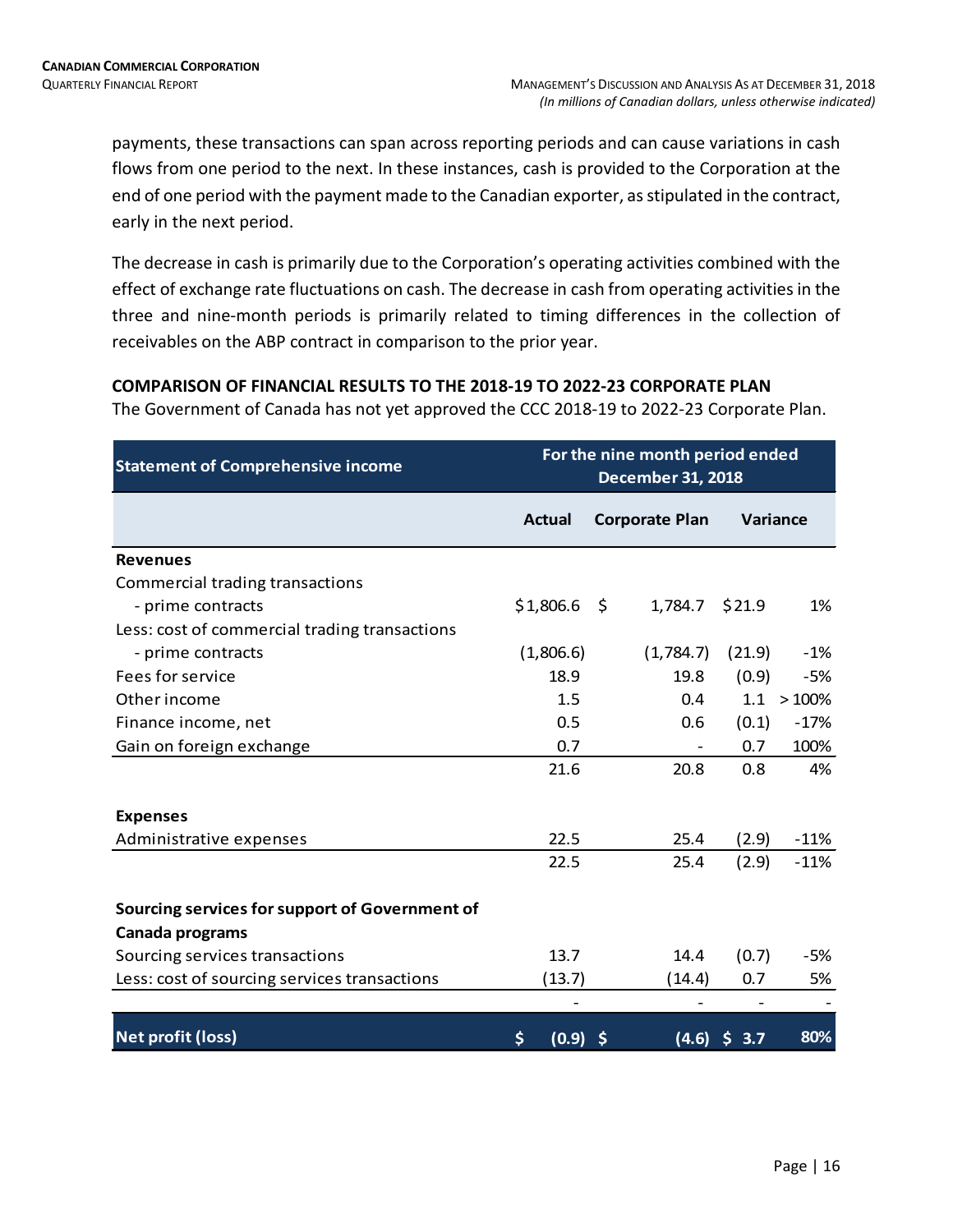During the nine-month period, the favourable variance of \$3.7 in Net loss compared to the Corporate Plan is due to a higher than planned level of other income (\$1.1) and a gain on foreign exchange (0.7). Additionally, lower than expected administrative expenses mostly due to staff vacancies (\$2.9) partially offset by lower than planned fees for services (\$0.9) contributed to the result. The favourable variance of \$21.9 or 1% related to commercial trading transactions is mostly aligned with planned amounts.

Fees for service are earned as contract work is delivered or completed. The unfavourable variance of \$0.9 or 5% was due primarily to timing differences in GDS Fees for service earned on the progress work that was below planned amounts for the reporting period.

The favourable variance of \$1.1 compared to plan in other income is due to an increase in early payments requested by Canadian exporters at discounted amounts.

The Corporation manages exchange gains and losses through monitoring and maintaining its foreign currency balances at an adequate level to eliminate liabilities in that currency and does not budget for gains or losses on foreign exchange. At December 31, 2018, the Corporation held cash in Chinese Renminbi (CNY) and USD in various bank accounts. The amount exposed to currency risk in Chinese Renminbi was negligible, while the exposure to USD foreign exchange of \$6.0 represents approximately 0.1% of its U.S. denominated assets.

Administrative expenses are paid primarily in Canadian dollars and, as such, are not impacted by foreign exchange fluctuations. The favourable variance of \$2.9 related to administrative expenses resulted primarily from savings realized due to staff vacancies during the nine months ended December 31, 2018.

### **2018-19 CORPORATE PLAN FULL YEAR FORECAST & OUTLOOK**

The Government of Canada has not yet approved the CCC 2018-19 to 2022-23 Corporate Plan.

Net revenues for 2018-19 are expected to increase compared to the prior year due mostly to delivery activity on projects signed prior to 2018-19. In comparison to the Corporate Plan, net revenues are expected to be lower as a result of delays in signing new ICB and GDS contracts in 2018-19.

Administrative expenses for 2018-19 are expected to be marginally higher than prior year due to inflationary increases related to workforce compensation. In comparison to the Corporate Plan, administrative expenses are expected to be lower as a result of actions taken by management to reduce expenses in response to the lower revenues forecasted.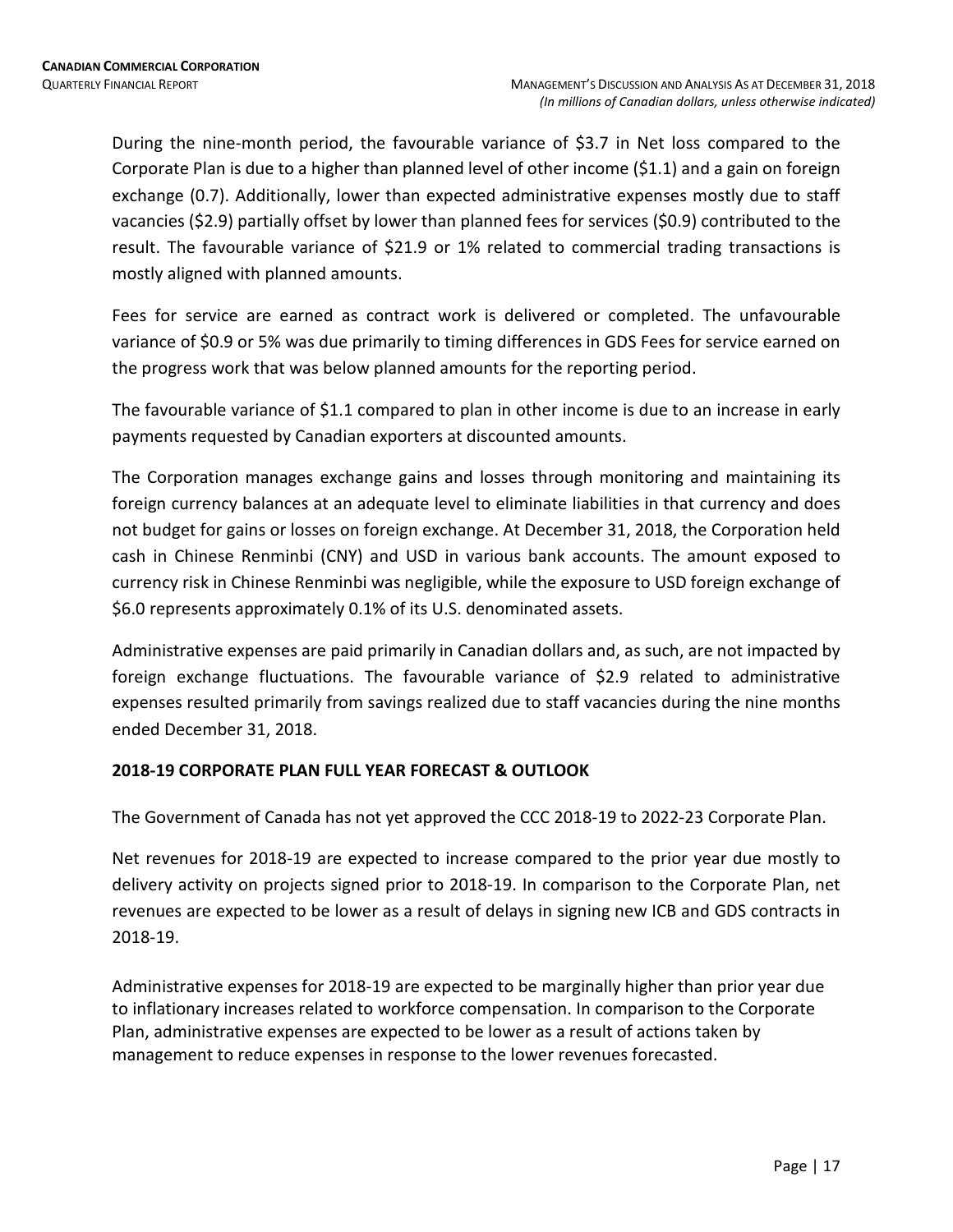### **CCC'S COMMITMENT TO RISK MANAGEMENT**

CCC manages various risks as it undertakes to fulfill its mandate of promoting and facilitating international trade on behalf of Canadian exporters. The strategy for managing these risks is discussed in detail in the Corporation's fiscal 2017-18 Annual Report and 2018-19 Corporate Plan Summary.

Management continues to align its corporate social responsibility framework with that of the Government of Canada. Collaboration with other Government stakeholders ensures that a consistent approach and decision-making process is in place when assessing Canadian exporters on issues related to bribery and corruption as well as buyer human rights records.

Cyber risk is an ongoing threat, as cyber-attacks appear to be the new reality. Numerous improvements to CCC's information systems were implemented during the past year and the Corporation continues to evolve its approach to cyber risk management.

Except for the changes mentioned above, there are no other significant changes, new risks or uncertainties identified during the period ended December 31, 2018, as compared to those previously reported or discussed.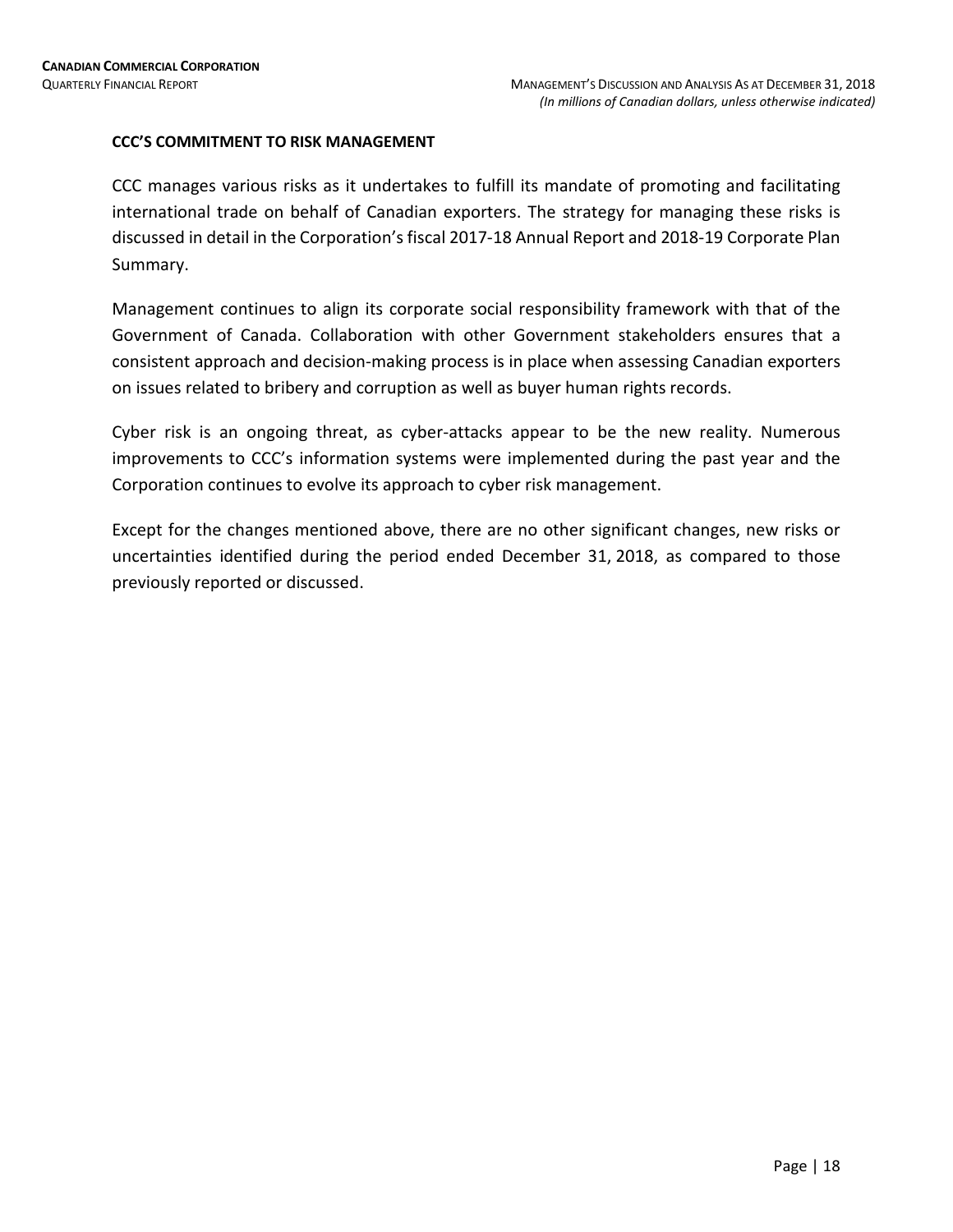### **MANAGEMENT RESPONSIBILITY FOR FINANCIAL STATEMENTS**

Management is responsible for the preparation and fair presentation of these quarterly financial statements in accordance with the Treasury Board of Canada Standard on Quarterly Financial Reports for Crown Corporations and for such internal controls as Management determines is necessary to enable the preparation of quarterly financial statements that are free from material misstatement. Management is also responsible for ensuring all other information in this quarterly financial report is consistent, where appropriate, with the quarterly financial statements. These quarterly financial statements have not been audited or reviewed by an external auditor.

Based on our knowledge, these unaudited quarterly financial statements present fairly, in all material respects, the financial position, results of operations and cash flows of the corporation, as at the date of and for the period presented in the quarterly financial statements.

<u> M. U.L.</u>

Martin Zablocki **Ernie Briard** Chief Executive Officer Chief Financial Officer

Ottawa, Canada February 18, 2019



President and Vice-President, Corporate Services and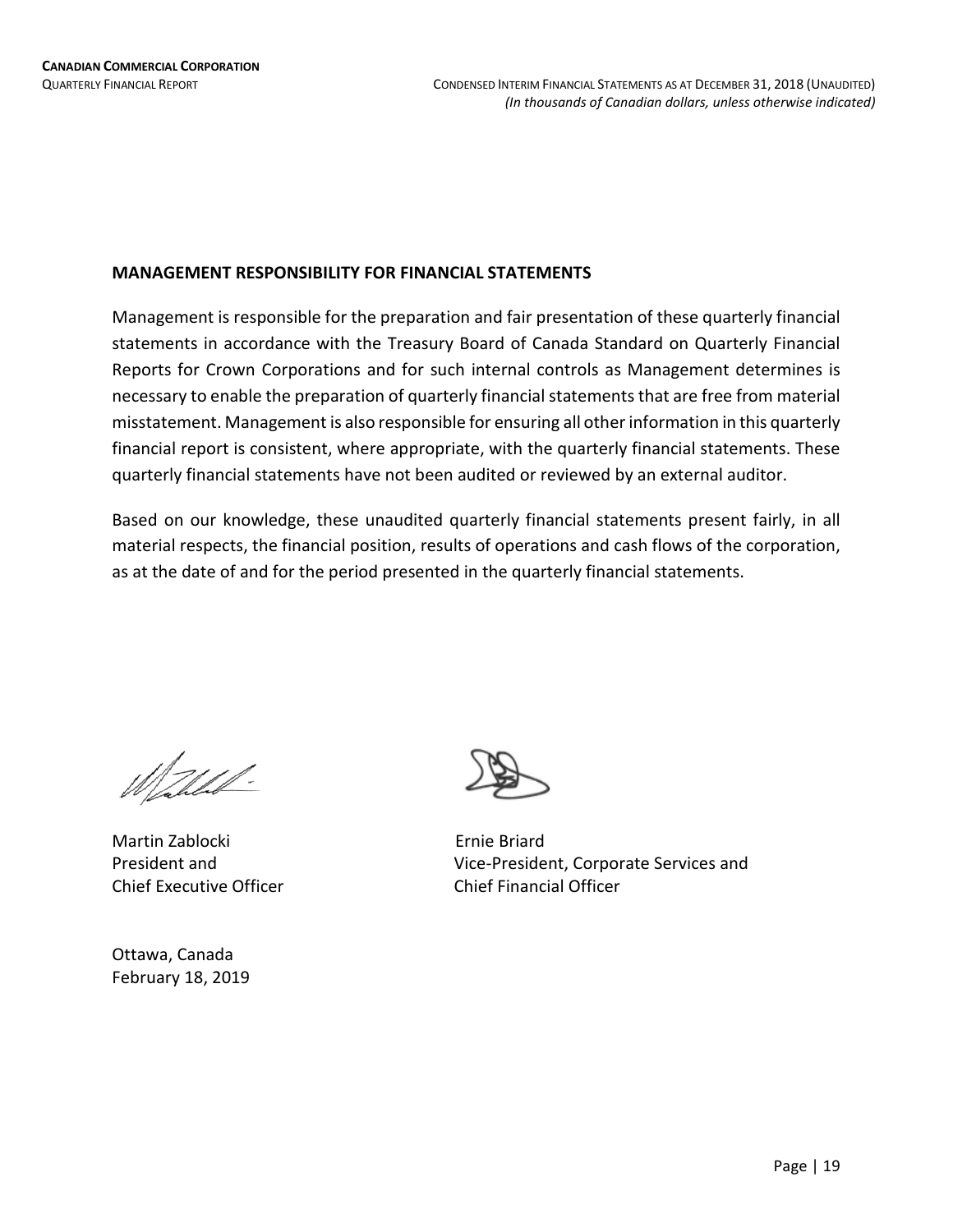### Statement of Financial Position (Unaudited)

|                                                        | December 31, |           |               | March 31, |  |
|--------------------------------------------------------|--------------|-----------|---------------|-----------|--|
| As at (in thousands of Canadian dollars)               |              | 2018      | 2018          |           |  |
| <b>ASSETS</b>                                          |              |           |               |           |  |
| <b>Current assets</b>                                  |              |           |               |           |  |
| Cash and cash equivalent (note 4)                      | \$           | 26,275    | $\mathbb{S}$  | 43,355    |  |
| Trade receivables (notes 5 and 7)                      |              | 2,071,183 |               | 1,212,712 |  |
| Advances to Canadian exporters (note 6)                |              | 663,476   |               | 144,294   |  |
| Progress work by Canadian exporters (note 6)           |              | 5,539,848 |               | 5,731,733 |  |
|                                                        |              | 8,300,782 |               | 7,132,094 |  |
| <b>Non-current assets</b>                              |              |           |               |           |  |
| Property and equipment                                 |              | 2,757     |               | 3,096     |  |
|                                                        | \$           | 8,303,539 | \$            | 7,135,190 |  |
|                                                        |              |           |               |           |  |
| <b>LIABILITIES</b>                                     |              |           |               |           |  |
| <b>Current liabilities</b>                             |              |           |               |           |  |
| Trade payables and accrued liabilities (notes 5 and 7) | \$           | 2,053,023 | $\mathcal{S}$ | 1,191,322 |  |
| Advances from foreign buyers and others (note 6)       |              | 682,935   |               | 183,401   |  |
| Progress work for foreign buyers (note 6)              |              | 5,539,848 |               | 5,731,733 |  |
| Employee benefits                                      |              | 206       |               | 206       |  |
|                                                        |              | 8,276,012 |               | 7,106,662 |  |
| <b>Non-current liabilities</b>                         |              |           |               |           |  |
| Deferred lease incentives                              |              | 3,422     |               | 3,621     |  |
| Employee benefits                                      |              | 1,456     |               | 1,336     |  |
|                                                        |              | 8,280,890 |               | 7,111,619 |  |
| <b>SHAREHOLDER'S EQUITY</b>                            |              |           |               |           |  |
| Contributed surplus                                    |              | 10,000    |               | 10,000    |  |
| Retained earnings                                      |              | 12,649    |               | 13,571    |  |
|                                                        |              | 22,649    |               | 23,571    |  |
|                                                        | \$           | 8,303,539 | \$            | 7,135,190 |  |

Guarantees (note 14)

*The accompanying notes are an integral part of the financial statements.*

Authorized for issue on February 18, 2019

fald-Vi

**Martin Zablocki Ernie Briard** Chief Executive Officer Chief Financial Officer

President and Vice-President, Corporate Services and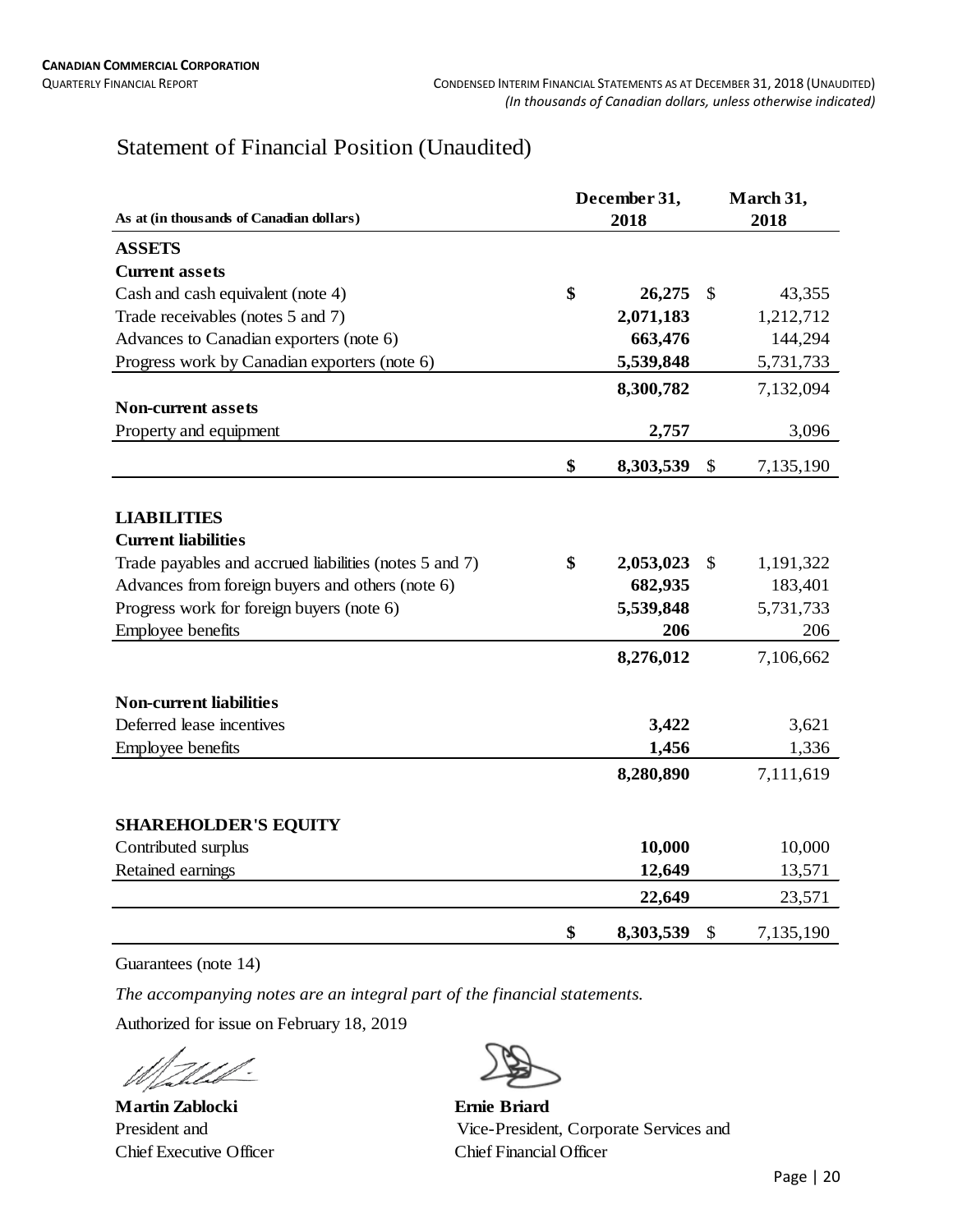## Statement of Comprehensive Income (Loss) (Unaudited)

|                                                                                                          | For the three months<br>ended December 31 |              |                           | For the nine months<br>ended December 31 |             |  |  |
|----------------------------------------------------------------------------------------------------------|-------------------------------------------|--------------|---------------------------|------------------------------------------|-------------|--|--|
| (in thousands of Canadian dollars)                                                                       |                                           | 2018         | 2017                      | 2018                                     | 2017        |  |  |
| <b>REVENUES</b>                                                                                          |                                           |              |                           |                                          |             |  |  |
| Commercial trading transactions                                                                          |                                           |              |                           |                                          |             |  |  |
| - prime contracts (note 9)                                                                               | \$                                        | 515,279      | \$642,580                 | $$1,806,632$ $$1,872,027$                |             |  |  |
| Less: cost of commercial trading transactions                                                            |                                           |              |                           |                                          |             |  |  |
| - prime contracts                                                                                        |                                           | (515, 279)   | (642,580)                 | (1,806,632)                              | (1,872,027) |  |  |
| Fees for service (note 9)                                                                                |                                           | 5,440        | 5,519                     | 18,870                                   | 16,733      |  |  |
| Other income (note 9)                                                                                    |                                           | 182          | 214                       | 1,532                                    | 1,224       |  |  |
| Finance income, net (note 10)                                                                            |                                           | 220          | 159                       | 451                                      | 482         |  |  |
| Gain (loss) on foreign exchange                                                                          |                                           | 568          | (58)                      | 687                                      | (235)       |  |  |
|                                                                                                          |                                           | 6,410        | 5,834                     | 21,540                                   | 18,204      |  |  |
| <b>EXPENSES</b>                                                                                          |                                           |              |                           |                                          |             |  |  |
| Administrative expenses (note 11)                                                                        |                                           | 7,477        | 7,889                     | 22,462                                   | 23,593      |  |  |
|                                                                                                          |                                           | 7,477        | 7,889                     | 22,462                                   | 23,593      |  |  |
| <b>SOURCING SERVICES FOR SUPPORT OF</b><br><b>INTERNATIONAL GOVERNMENT ASSISTANCE</b><br><b>PROGRAMS</b> |                                           |              |                           |                                          |             |  |  |
| Sourcing services transactions (note 9)                                                                  |                                           | 5,458        | 5,405                     | 13,686                                   | 20,875      |  |  |
| Less: cost of sourcing services transactions                                                             |                                           | (5, 458)     | (5,405)                   | (13,686)                                 | (20, 875)   |  |  |
|                                                                                                          |                                           |              |                           |                                          |             |  |  |
| <b>NET LOSS</b>                                                                                          | \$                                        | $(1,067)$ \$ | $(2,055)$ \$              | $(922)$ \$                               | (5,389)     |  |  |
| <b>OTHER COMPREHENSIVE INCOME (LOSS)</b><br>ITEMS THAT WILL NOT BE RECLASSIFIED TO NET PROFIT (LOSS)     |                                           |              |                           |                                          |             |  |  |
| Actuarial gain (loss) on                                                                                 |                                           |              |                           |                                          |             |  |  |
| employee benefits obligation                                                                             |                                           |              |                           |                                          |             |  |  |
| <b>TOTAL COMPREHENSIVE LOSS</b>                                                                          | \$                                        |              | $(1,067)$ \$ $(2,055)$ \$ | $(922)$ \$                               | (5,389)     |  |  |

*The accompanying notes are an integral part of the financial statements.*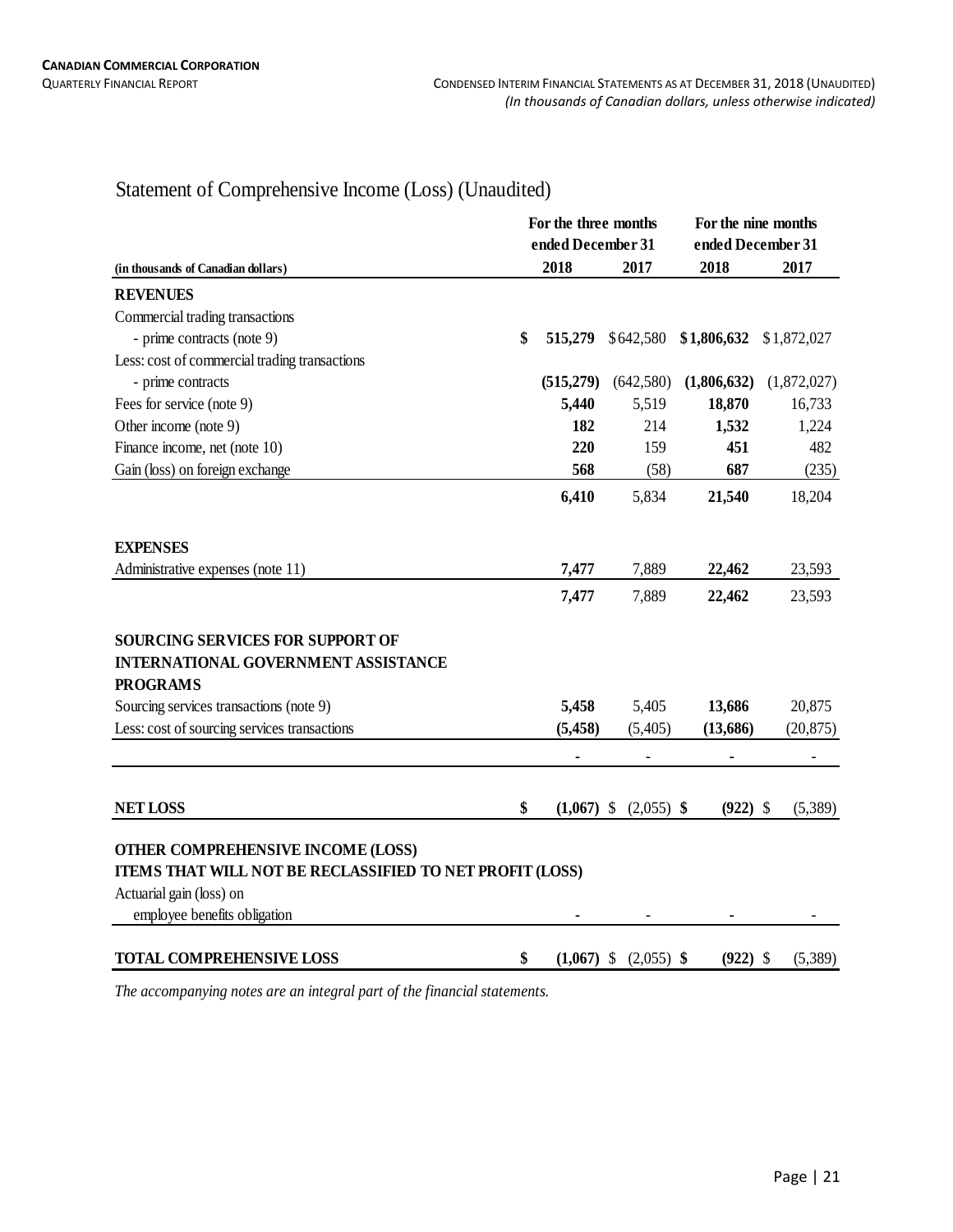## Statement of Changes in Equity (Unaudited)

| For the three and nine months ended December 31, 2018 | <b>Contributed</b> |                | <b>Retained</b>   |     |              |
|-------------------------------------------------------|--------------------|----------------|-------------------|-----|--------------|
| (in thousands of Canadian dollars)                    |                    | <b>Surplus</b> | <b>Earnings</b>   |     | <b>Total</b> |
| <b>BALANCE SEPTEMBER 30, 2018</b>                     | \$                 | 10,000         | \$<br>$13,716$ \$ |     | 23,716       |
| Net loss                                              |                    |                | (1,067)           |     | (1,067)      |
| <b>BALANCE DECEMBER 31, 2018</b>                      | \$                 | 10,000         | \$<br>12,649      | \$  | 22,649       |
| <b>BALANCE MARCH 31, 2018</b>                         | \$                 | 10,000         | \$<br>13,571      | -\$ | 23,571       |
| Net loss                                              |                    |                | (922)             |     | (922)        |
| <b>BALANCE DECEMBER 31, 2018</b>                      | \$                 | 10,000         | \$<br>12,649      | \$  | 22,649       |

| For the three and nine months ended December 31, 2017<br>(in thousands of Canadian dollars) | <b>Contributed</b><br><b>Surplus</b> |        | <b>Retained</b><br><b>Earnings</b> |         |                           | <b>Total</b> |
|---------------------------------------------------------------------------------------------|--------------------------------------|--------|------------------------------------|---------|---------------------------|--------------|
| <b>BALANCE SEPTEMBER 30, 2017</b>                                                           | \$                                   | 10,000 | \$                                 | 15,580  | $\mathcal{S}$             | 25,580       |
| Net loss                                                                                    |                                      |        |                                    | (2,055) |                           | (2,055)      |
| <b>BALANCE DECEMBER 31, 2017</b>                                                            | \$                                   | 10,000 | $\mathcal{S}$                      | 13,525  | $\boldsymbol{\mathsf{S}}$ | 23,525       |
| <b>BALANCE MARCH 31, 2017</b>                                                               | \$                                   | 10,000 | - \$                               | 18,914  | $\mathcal{S}$             | 28,914       |
| Net loss                                                                                    |                                      |        |                                    | (5,389) |                           | (5,389)      |
| <b>BALANCE DECEMBER 31, 2017</b>                                                            | \$                                   | 10,000 | \$                                 | 13,525  | <sup>\$</sup>             | 23,525       |

*The accompanying notes are an integral part of the financial statements.*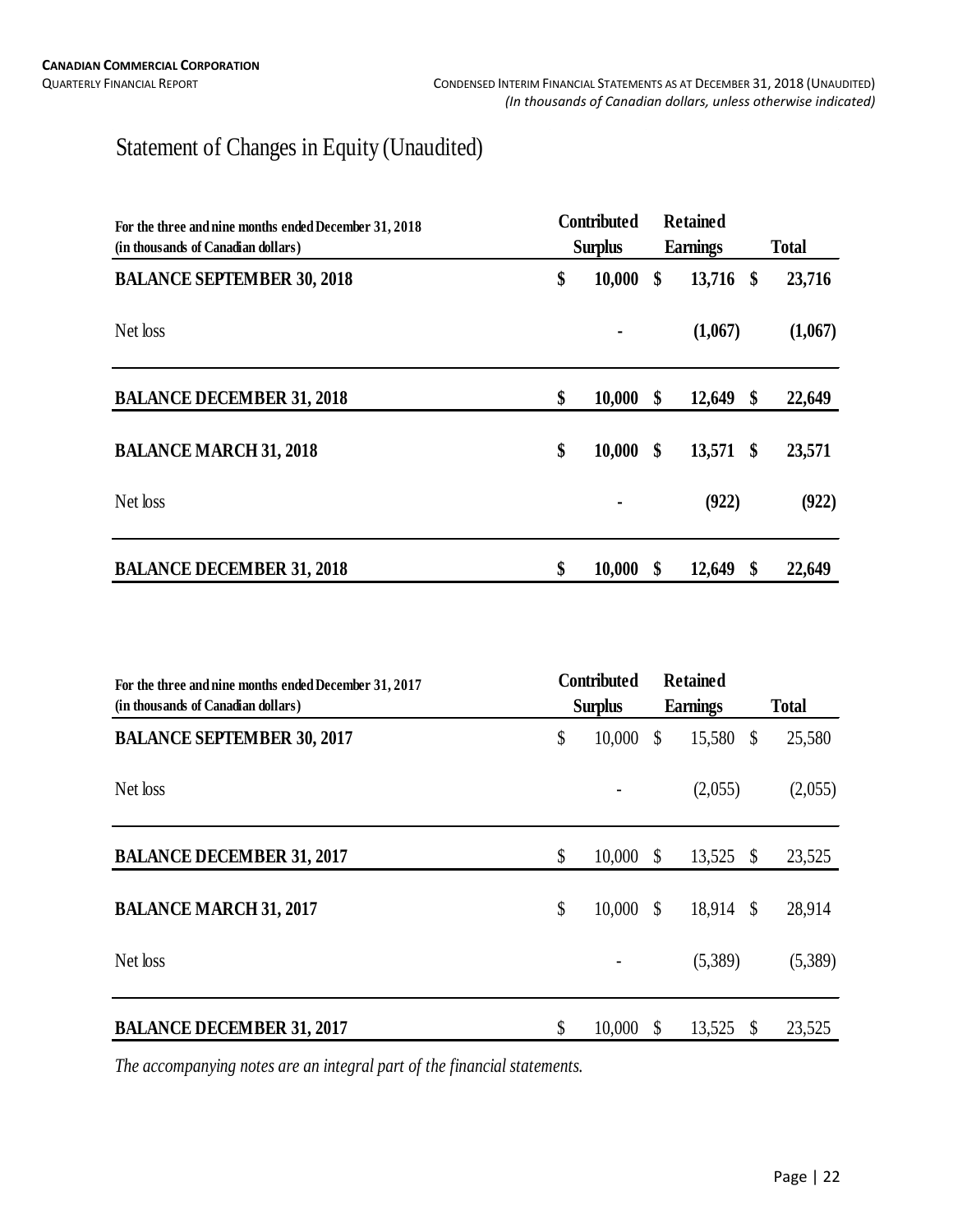### Statement of Cash Flows (Unaudited)

|                                                                        | For the three months<br>ended December 31 |            |                           | For the nine months<br>ended December 31 |            |                           |           |  |  |
|------------------------------------------------------------------------|-------------------------------------------|------------|---------------------------|------------------------------------------|------------|---------------------------|-----------|--|--|
| (in thousands of Canadian dollars)                                     |                                           | 2018       | 2017                      |                                          | 2018       |                           | 2017      |  |  |
| <b>OPERATING ACTIVITIES</b>                                            |                                           |            |                           |                                          |            |                           |           |  |  |
| Net loss                                                               | \$                                        |            | $(1,067)$ \$ $(2,055)$ \$ |                                          | $(922)$ \$ |                           | (5,389)   |  |  |
| Adjustments to determine net cash from (used in) operating activities: |                                           |            |                           |                                          |            |                           |           |  |  |
| Depreciation                                                           |                                           | 113        | 113                       |                                          | 339        |                           | 334       |  |  |
| Employee benefit expense                                               |                                           | 50         | 50                        |                                          | 148        |                           | 149       |  |  |
| Employee benefit payments                                              |                                           | (28)       |                           |                                          | (28)       |                           | (99)      |  |  |
| Effect of exchange rate changes on cash and cash equivalents           |                                           | (442)      | (1,169)                   |                                          | (226)      |                           | 626       |  |  |
| Deferred lease incentives                                              |                                           | (67)       | (66)                      |                                          | (199)      |                           | (199)     |  |  |
| Change in working capital from:                                        |                                           |            |                           |                                          |            |                           |           |  |  |
| Trade receivables                                                      |                                           | (210,358)  | 408,237                   |                                          | (858, 471) |                           | (215,711) |  |  |
| Advances to Canadian exporters                                         |                                           | (524, 322) | 31,496                    |                                          | (519, 182) |                           | 70,271    |  |  |
| Trade payables and accrued liabilities                                 |                                           | 203,320    | (407, 605)                |                                          | 861,701    |                           | 189,311   |  |  |
| Advances from foreign buyers and others                                |                                           | 495,821    | (26, 564)                 |                                          | 499,534    |                           | (73,321)  |  |  |
| Cash from (used by) operating activities                               |                                           | (36,980)   | 2,437                     |                                          | (17,306)   |                           | (34,028)  |  |  |
| <b>INVESTING ACTIVITIES</b>                                            |                                           |            |                           |                                          |            |                           |           |  |  |
| Acquisitions of property and equipment                                 |                                           |            |                           |                                          |            |                           | (110)     |  |  |
| Cash used in investing activities                                      |                                           |            |                           |                                          |            |                           | (110)     |  |  |
|                                                                        |                                           |            |                           |                                          |            |                           |           |  |  |
| Effect of exchange rate changes on cash and cash equivalents           |                                           | 442        | 1,169                     |                                          | 226        |                           | (626)     |  |  |
| Net increase (decrease) in cash and cash equivalents                   |                                           | (36,538)   | 3,606                     |                                          | (17,080)   |                           | (34,764)  |  |  |
| Cash and cash equivalents at the beginning of period                   |                                           | 62,813     | 38,060                    |                                          | 43,355     |                           | 76,430    |  |  |
| Cash and cash equivalents at the end of period                         | \$                                        | 26,275     | \$41,666                  | \$                                       | 26,275     | $\boldsymbol{\mathsf{S}}$ | 41,666    |  |  |

*The accompanying notes are an integral part of the financial statements.*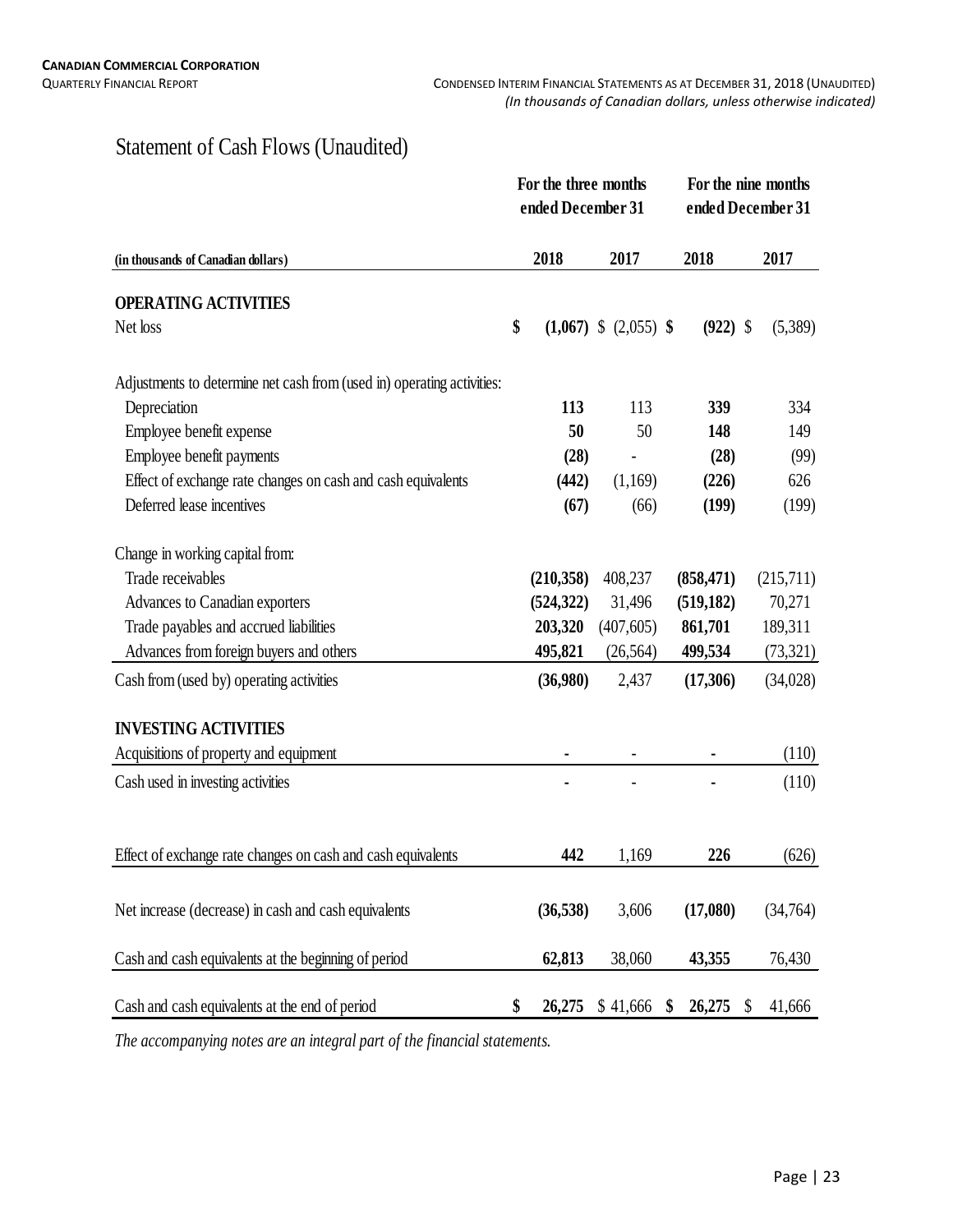### **Notes to Financial Statements**

### **December 31, 2018**

### **1. Nature, organization and funding**

The Canadian Commercial Corporation (the "Corporation") was established in 1946 by the *Canadian Commercial Corporation Act* ("Act"), is wholly owned by the Government of Canada and is an agent Crown corporation listed in Part I of Schedule III of the *Financial Administration Act* ("FAA"). The Corporation is domiciled in Canada with a head office located at 350 Albert Street, Ottawa, Ontario. The Corporation operates primarily in Canada with representation in Asia and South America.

The Corporation acts as the prime contracting agency when foreign governments, international organizations, or foreign private sector buyers wish to purchase products and services from Canada through the Government of Canada. The Corporation enters into contracts with these foreign buyers and into corresponding supply contracts with Canadian exporters. Additionally, the Corporation enters into sourcing services agreements to procure goods and services for international end use on behalf of the Government of Canada and foreign governments.

The Corporation's operations are funded primarily by fees for service.

In September 2008, the Corporation, together with a number of other Crown corporations, was issued a directive (P.C. 2008-1598) pursuant to Section 89 of the *FAA*, entitled *Order giving a direction to parent Crown corporations involved in commercial lending to give due consideration to the personal integrity of those they lend to or provide benefits to in accordance with Government's policy to improve the accountability and integrity of federal institutions*. The Corporation implemented the directive effective January 1, 2010, and has remained compliant with the directive since.

In July 2015, the Corporation was issued a directive (P.C. 2015-1110) pursuant to section 89 of the *FAA* to align its travel, hospitality, conference and event expenditure policies, guidelines and practices with Treasury Board policies, directives and related instruments on travel, hospitality, conference and event expenditures in a manner that is consistent with its legal obligations, and to report on the implementation of this directive in the Corporation's next corporate plan. The Corporation implemented the directive in August 2016 and has remained compliant with the directive since then.

The Corporation is not subject to the provisions of the *Income Tax Act*.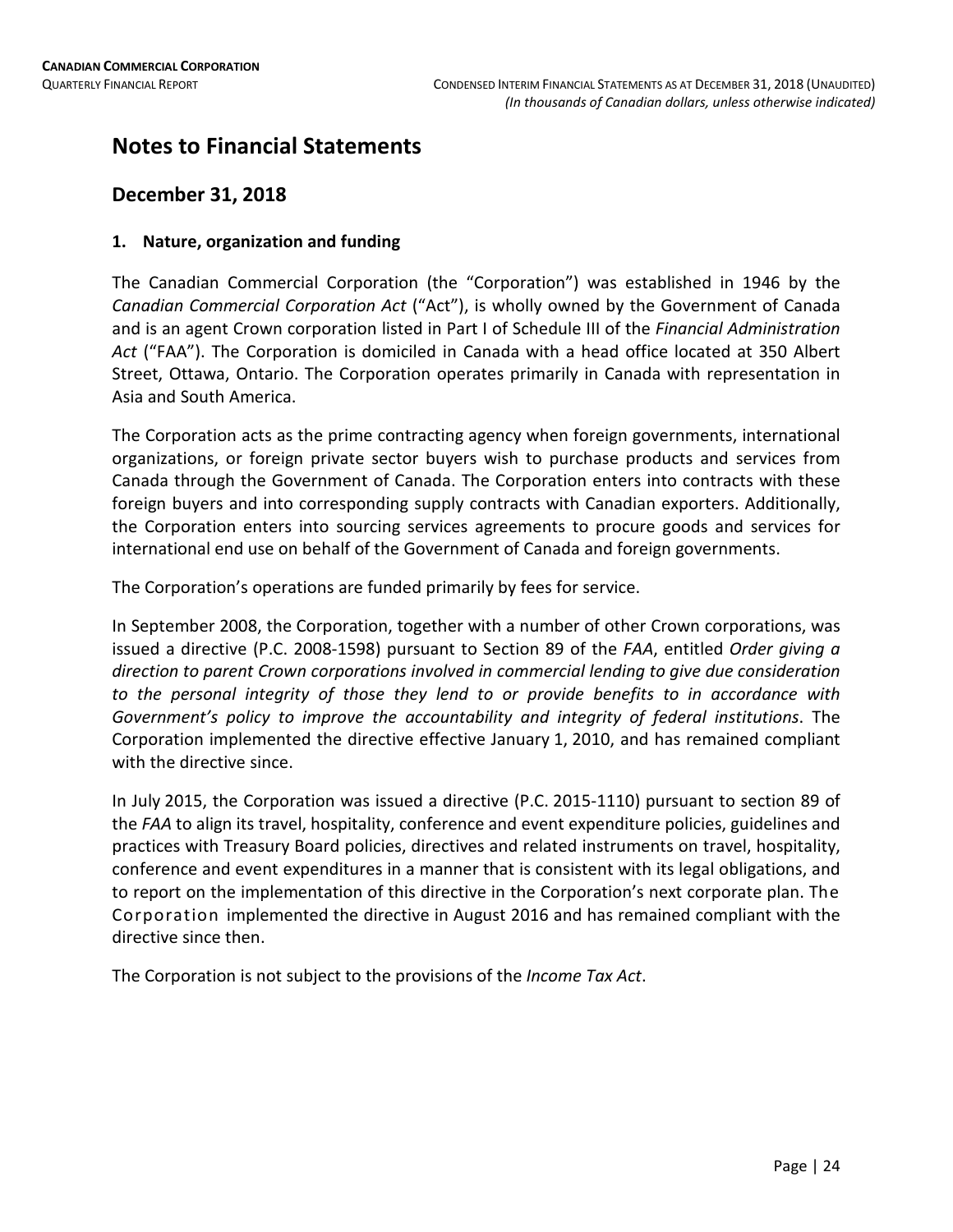### **2. Basis of preparation**

### *Compliance with International Financial Reporting Standards (IFRS)*

These condensed interim financial statements have been prepared in accordance with the Treasury Board of Canada *Standard on Quarterly Financial Reports for Crown Corporations* using the International Financial Reporting Standards ("IFRS") accounting policies adopted in the Corporation's audited annual financial statements as at and for the year ended March 31, 2018. These condensed interim financial statements do not include all of the information required for full annual financial statements and should be read in conjunction with the Corporation's Annual Report and audited financial statements for the year ended March 31, 2018.

As permitted by the Treasury Board of Canada Standard on Quarterly Financial Reports for Crown Corporations, management has elected to only reflect the changes from adoption of IFRS 15 and IFRS 9 standards in the Corporation's audited financial statements for the year ended March 31, 2019. This constitutes a departure from generally accepted accounting principles for the first application of IFRS 15 and IFRS 9, as the quarterly financial statements for the current period do not include the impact of the new accounting standards.

### *Basis of measurement*

The financial statements have been prepared on the historical cost basis, except for as permitted by IFRS and to the extent material, the following items:

- Derivative financial instruments are measured at fair value through profit or loss.
- Accrued employee benefit liabilities for post-employment benefit plans are recognized at the present value of the defined benefit obligations.

### *Use of estimates and judgments*

The preparation of financial statements in accordance with IFRS requires management to make judgments, estimates and assumptions that affect the application of accounting policies, the reported amounts of assets and liabilities, the disclosure of contingent assets and liabilities at the date of the financial statements and the reported amounts of revenues and expenses during the year. Actual results could differ significantly from estimates resulting in significant differences in the related financial statement balances.

Estimates and underlying assumptions are reviewed on an ongoing basis and in detail as at the date of the financial statements. Any changes in estimates are reflected in the financial statements in the period in which they become known and in any future periods affected. Management has used estimates to determine the useful lives of property and equipment, to account for employee benefits liabilities, provisions, lease commitments and contingencies and used judgment in determining whether a provision for contract remediation expenses should be recognized or disclosed.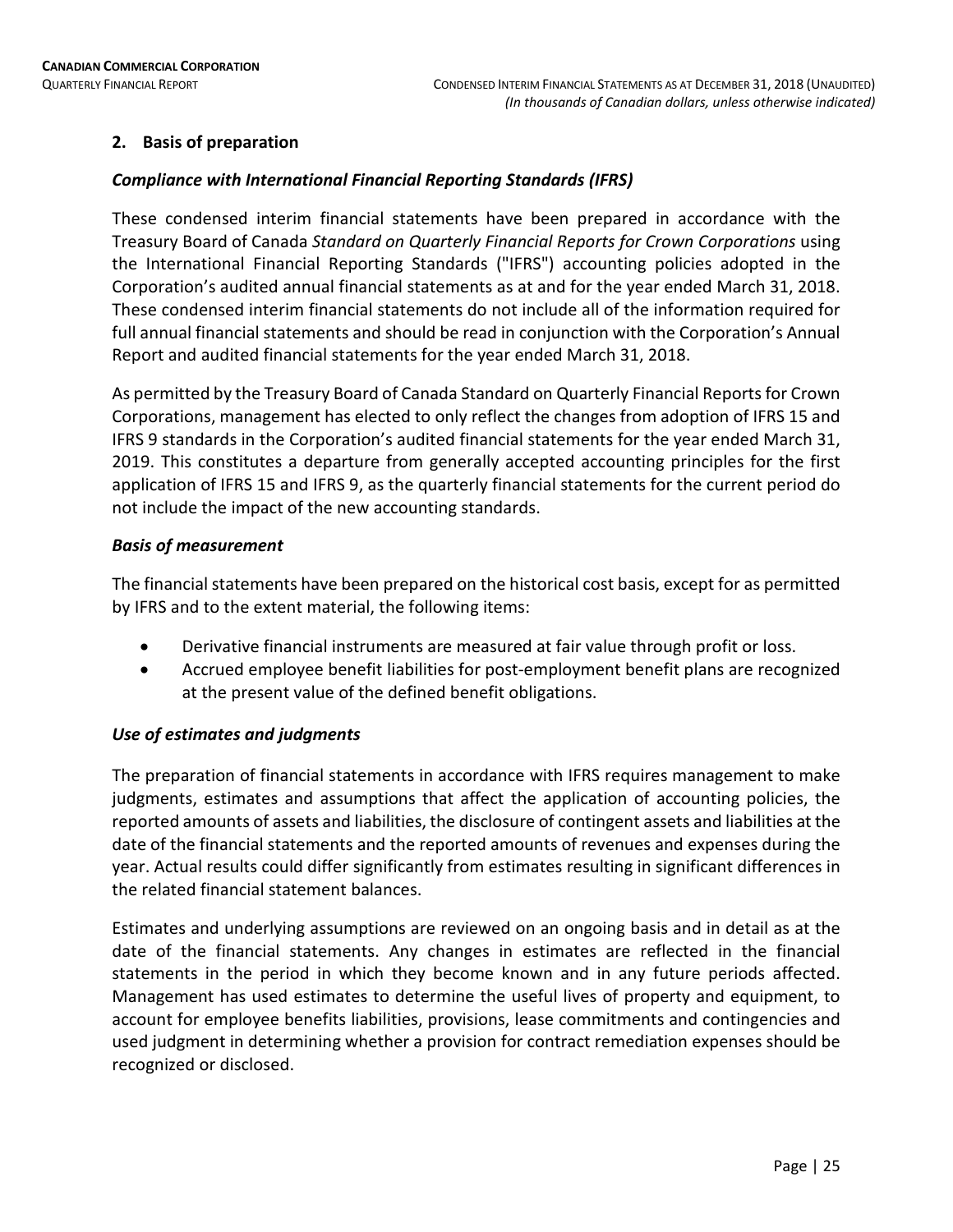Information about areas where management has exercised judgment and made significant use of estimates and assumptions are included in Note 14 – Guarantees.

### *Functional and presentation currency*

The Corporation's functional and presentation currency is the Canadian dollar.

### **3. Significant accounting policies**

The accounting policies applied in the preparation of these condensed interim financial statements are consistent with those disclosed in the Corporation's audited annual financial statements for the year ended March 31, 2018.

### **4. Cash and cash equivalents**

Cash and cash equivalents included:

|                  | <b>December 31, 2018</b> |                |          | <b>March 31, 2018</b> |
|------------------|--------------------------|----------------|----------|-----------------------|
|                  | Original                 | Canadian       | Original | <b>Canadian</b>       |
|                  | currency                 | dollars        |          | dollars               |
| Canadian dollars | 29,711                   | 29,711<br>\$   | 32,171   | 32,171<br>\$          |
| Chinese renminbi | 3,760                    | 746            | 1,706    | 349                   |
| Euros            | $\blacksquare$           | $\blacksquare$ | 15,809   | 25,058                |
| U.S. dollars     | (3,064)                  | (4, 182)       | (11,039) | (14,223)              |
|                  |                          | 26,275<br>\$   |          | \$<br>43,355          |

The components of cash and cash equivalents were:

|                           | December 31,<br>2018 | March 31,<br>2018 |
|---------------------------|----------------------|-------------------|
| Cash                      | $(3,327)$ \$<br>\$   | 20,476            |
| Notice deposits           | 10,183               | 10,014            |
| Short term investments    | 19,419               | 12,865            |
| Cash and cash equivalents | \$<br>26,275         | 43,355            |

Advances and holdbacks received from foreign buyers and others which will be remitted to Canadian exporters at later dates in accordance with contracts amounted to \$25.7 million as at December 31, 2018 (March 31, 2018 - \$45.0 million). Where contracted, these funds may accrue interest to the credit of the Canadian exporter or foreign buyer.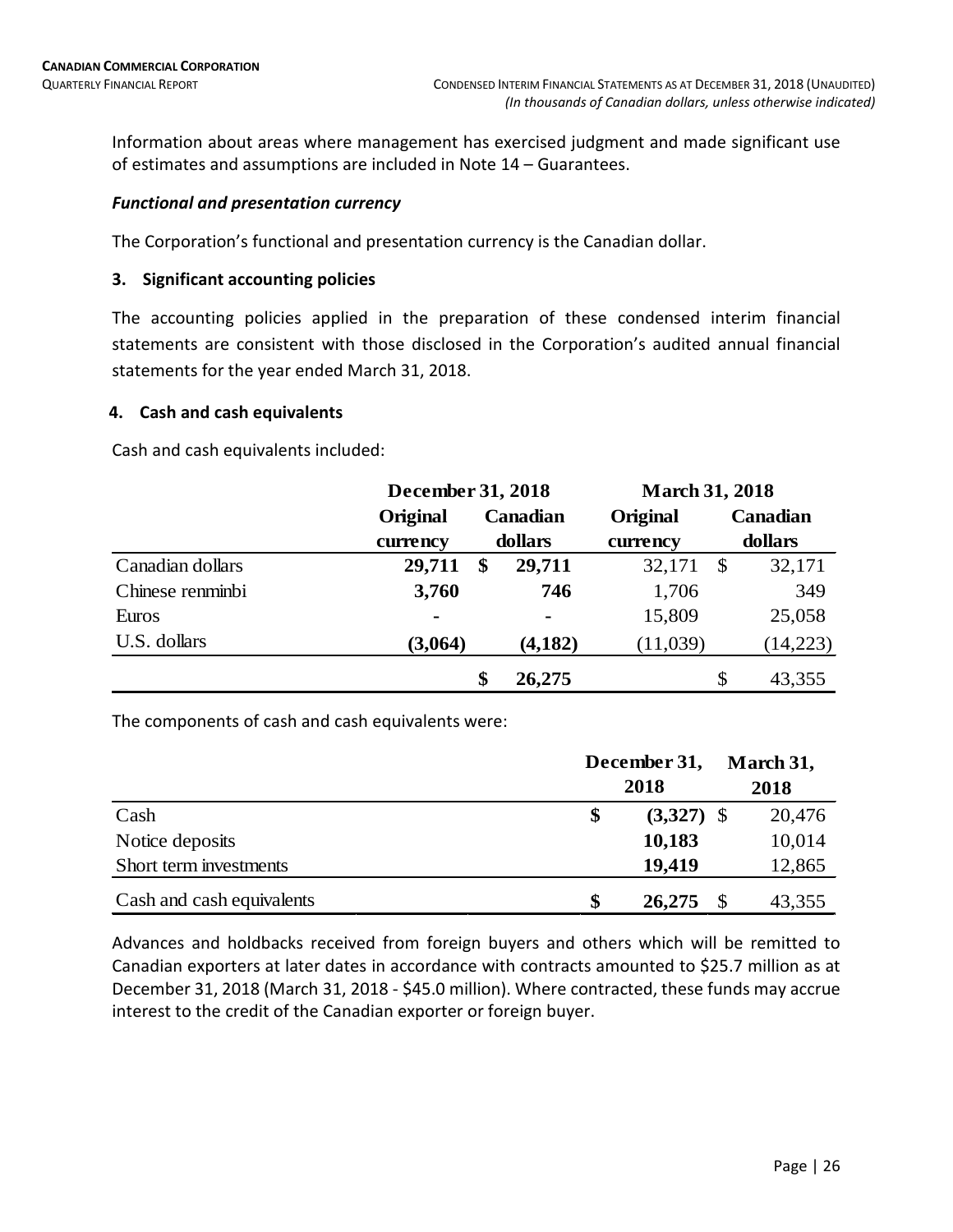### **5. Trade Receivables and Trade Payables and Accrued Liabilities**

Trade receivables are based on normal international trade terms and are generally non-interest bearing. The Corporation's trade receivables consisted of the following:

|                     |              | December 31, 2018 March 31, 2018 |
|---------------------|--------------|----------------------------------|
| Accrued receivables | $603,274$ \$ | 946,738                          |
| Trade receivables   | 1,467,909    | 265,974                          |
|                     | 2,071,183    | 1,212,712                        |

The currency profile of the Corporation's trade receivables as follows:

|                  | December 31, 2018 |          | <b>March 31, 2018</b> |          |               |           |
|------------------|-------------------|----------|-----------------------|----------|---------------|-----------|
|                  | Original          | Canadian |                       | Original |               | Canadian  |
|                  | currency          |          | dollars               | currency |               | dollars   |
| U.S. dollars     | 1,513,362         | \$       | 2,065,890             | 935,022  | $\mathcal{S}$ | 1,204,682 |
| Canadian dollars | 4,322             |          | 4,322                 | 5,795    |               | 5,795     |
| Euros            | 607               |          | 949                   | 1,410    |               | 2,235     |
| Chinese renminbi | 112               |          | 22                    |          |               |           |
|                  |                   |          | 2,071,183             |          | \$            | 1,212,712 |

Trade payables and accrued liabilities are due on normal trade terms. The Corporation's trade payables and accrued liabilities consisted of the following:

|                            |   |           | December 31, 2018 March 31, 2018 |
|----------------------------|---|-----------|----------------------------------|
| <b>Accrued</b> liabilities |   | 601,383   | 941,689                          |
| Trade payables             |   | 1,446,519 | 246,779                          |
| Deferred revenues          |   | 5,121     | 2,854                            |
|                            | S | 2,053,023 | 1,191,322                        |

The currency profile of the Corporation's trade payables and accrued liabilities were as follows:

|                  | December 31, 2018 |          |           | <b>March 31, 2018</b> |                 |  |  |
|------------------|-------------------|----------|-----------|-----------------------|-----------------|--|--|
|                  | Original          | Canadian |           | Original              | Canadian        |  |  |
|                  | currency          |          | dollars   | currency              | dollars         |  |  |
| U.S. dollars     | 1,496,240         | \$       | 2,042,517 | 907,207               | \$<br>1,168,845 |  |  |
| Canadian dollars | 9,543             |          | 9,543     | 8,641                 | 8,641           |  |  |
| Euros            | 607               |          | 949       | 8,649                 | 13,708          |  |  |
| Chinese renminbi | 72                |          | 14        | 623                   | 128             |  |  |
|                  |                   | \$       | 2,053,023 |                       | \$<br>1,191,322 |  |  |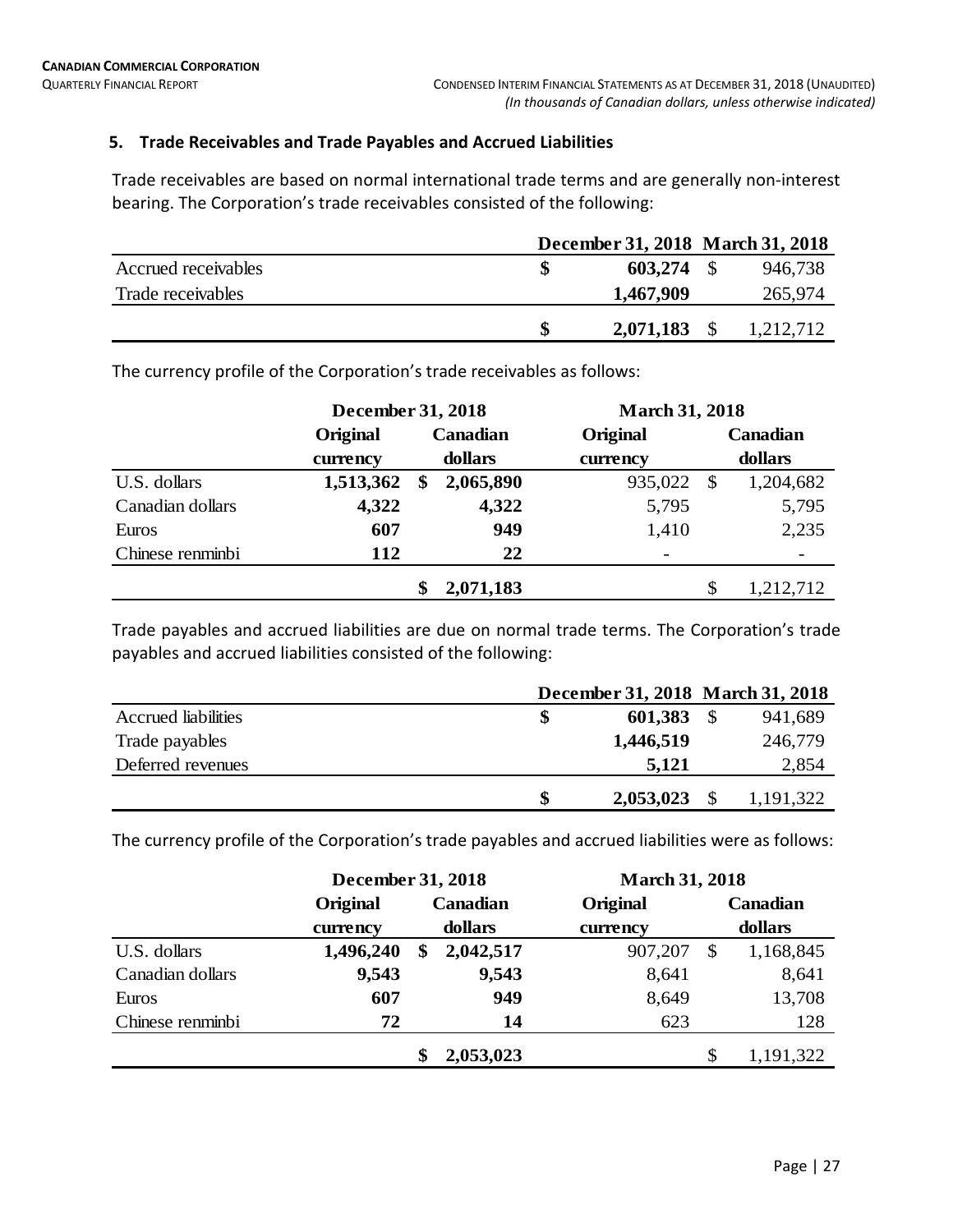Credit, market and liquidity risks relating to trade receivables and to trade payables and accrued liabilities are disclosed in Note 7.

### **6. Advances from foreign buyers and others, advances to Canadian exporters, progress work by Canadian exporters and progress work for foreign buyers**

Advances received from foreign buyers and others prior to work being performed and advances paid to Canadian exporters, under contract terms and conditions, are liquidated as the work is performed or upon delivery and acceptance by the foreign buyer in the normal course of business. During the nine months ended December 31, 2018, the Corporation received \$585,089 in advances from foreign buyers and others (March 31, 2018 - \$113,949) and \$583,060 advance payments were paid to Canadian exporters (March 31, 2018 - \$44,643). The amount of advances expected to be recognized into income and expense over the next twelve months are respectively \$485,042 and \$466,372 (March 31, 2018 - \$161,433 and \$126,710) with the remaining \$197,893 and \$197,104 (March 31, 2018 - \$21,968 and \$17,584) to be recognized in more than twelve months.

Given the back-to-back nature of the Corporation's contracting with foreign buyers and Canadian exporters, the balances of progress work by Canadian exporters and progress work for foreign buyers are reduced by amounts that are equal and opposite. The reductions expected due to deliveries over the next twelve months are \$2,298,701 (March 31, 2018 - \$2,951,585) with the remaining \$3,241,147 (March 31, 2018 - \$2,780,148) to be delivered in more than twelve months.

### **7. Risk Management and Financial Instruments**

As described in the Corporation's Annual Report and audited financial statements for the year ended March 31, 2018, the Corporation is exposed to credit risk, market risk and liquidity risk as a result of holding financial instruments. The following is a description of the most significant risks associated with financial instruments and how the Corporation manages its risk exposure:

### **(a) Credit risk.**

Credit risk is the risk that one party to a financial instrument will cause a financial loss for the other party by failing to discharge an obligation and arises principally from the Corporation's cash and cash equivalents and trade receivables from foreign buyers. The carrying amount of financial assets recorded in the financial statements represents the maximum exposure to credit risk.

### *Cash and Cash Equivalents*

The Corporation invests surplus funds to earn investment income with the objective of maintaining safety of principal and providing adequate liquidity to meet cash flow requirements. The Corporation's exposure to credit risk from investing cash and cash equivalents is minimized through compliance with the Corporation's Board of Directors approved investment policy, which includes approved investment instruments and portfolio limits. The Corporation invests cash and cash equivalents in highly liquid demand deposits and temporary investments with a Canadian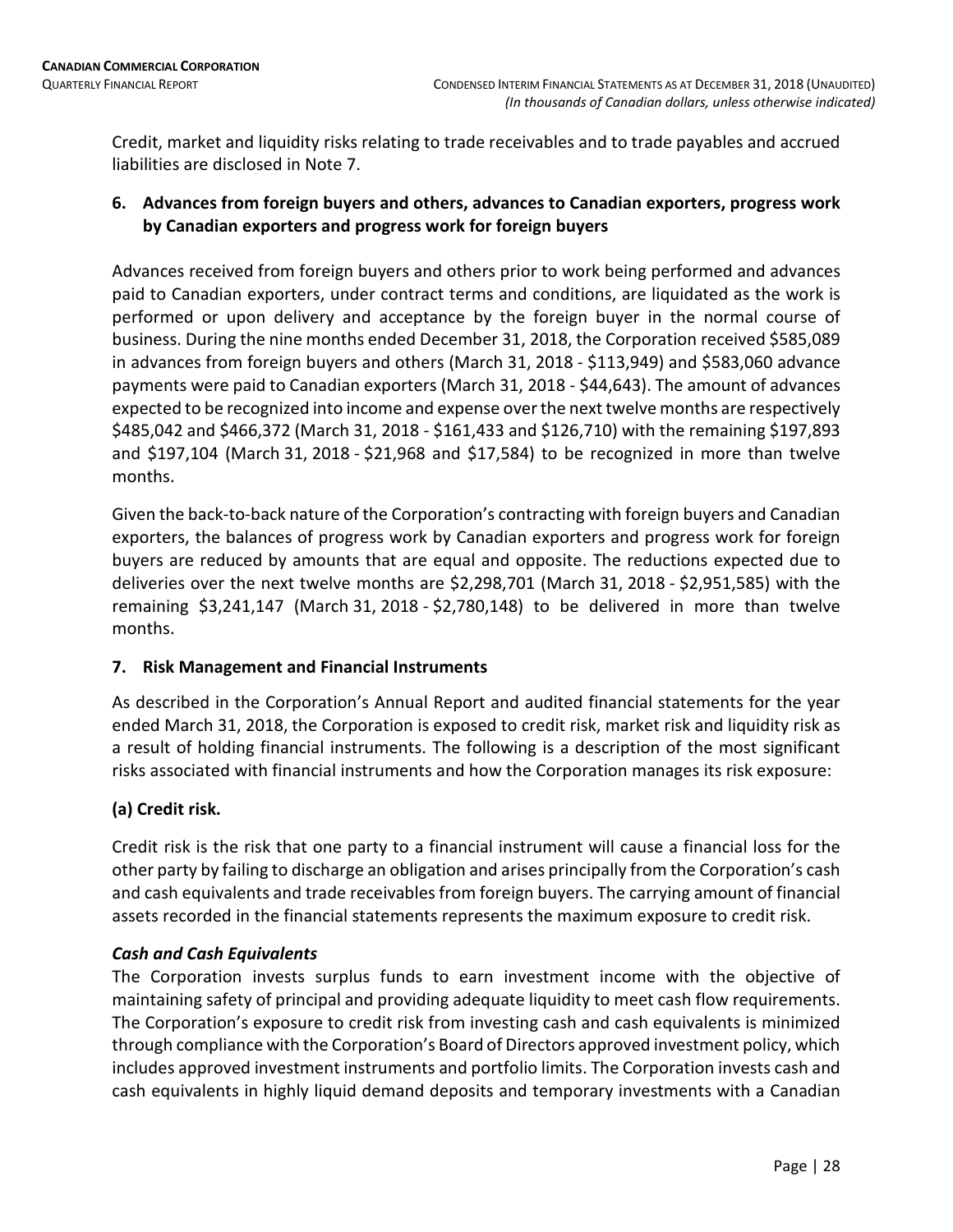chartered bank. Investments must maintain credit ratings at or above thresholds identified from at least two of the agencies listed below:

- Moody's rating of P1
- Standard and Poor's (S&P) rating of A1
- Dominion Bond Rating Service (DBRS) rating of R1 (low)

### *Trade receivables*

The Corporation generally mitigates credit risk related to trade receivables from export transactions through the domestic contracts with Canadian exporters. This is achieved through a back-to-back payment mechanism whereby exporters are paid when the Corporation has received the related payment from the foreign buyers. Where a foreign buyer is rated AAA by recognized rating agencies, the Corporation may agree to pay the Canadian exporter in advance of receiving the foreign buyer's payment, thereby creating a credit exposure. With the AAA rating, the credit risk is deemed mitigated and acceptable. During the nine months ended December 31, 2018, 3% (March 31, 2018, - 4%) of the Corporation's trade receivables were from AAA credit rated foreign buyers.

The maximum exposure to credit risk for trade receivables by geographic region was as follows:

|                               | December 31, 2018 March 31, 2018 |           |      |           |
|-------------------------------|----------------------------------|-----------|------|-----------|
| Asia *                        | \$                               | 1,964,450 | -\$  | 1,147,480 |
| <b>United States</b>          |                                  | 67,326    |      | 43,319    |
| Central America and Caribbean |                                  | 18,506    |      | 5,096     |
| South America                 |                                  | 14,725    |      | 7,732     |
| Africa                        |                                  | 2,730     |      | 3,451     |
| Canada                        |                                  | 2,497     |      | 3,399     |
| Europe                        |                                  | 949       |      | 2,235     |
|                               | \$                               | 2,071,183 | - \$ | 1,212,712 |

\* Includes Middle East

The maturity profile of the Corporation's trade receivables was as follows:

|                       | December 31, 2018 March 31, 2018 |  |           |  |
|-----------------------|----------------------------------|--|-----------|--|
| $<$ 1 year            | $2,064,606$ \$                   |  | 1,211,825 |  |
| $> 1$ and $<$ 3 years | 6,577                            |  | -887      |  |
|                       | $2,071,183$ \$                   |  | 1,212,712 |  |

Trade receivables are considered past due when the payor has failed to make the payment by the contractual due date.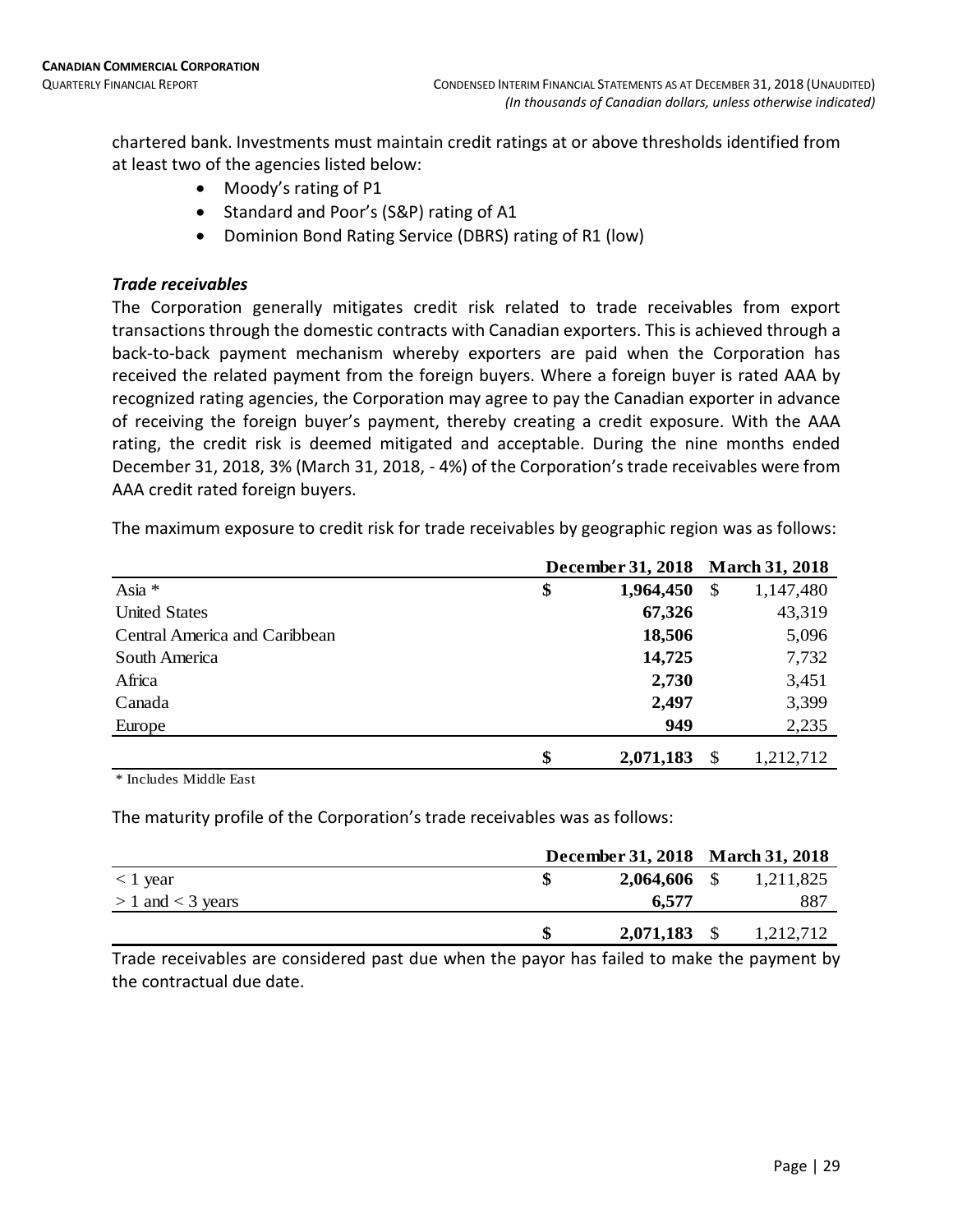|                              |         | December 31, 2018 March 31, 2018 |
|------------------------------|---------|----------------------------------|
| $<$ 30 days                  | 81,335  | 5,229                            |
| $>$ 30 days and $<$ 180 days | 696,511 | 8,048                            |
| $> 180$ days                 | 220,766 | 1,021                            |
|                              | 998,612 | 14,298                           |

The ageing profile of the Corporation's past due trade receivables was as follows:

The significant increase in past due trade receivables is mostly attributable to the ABP contract. As the contract enters the delivery phase, the timing of invoicing and collections can have a significant impact when comparing figures from prior periods. All overdue trade receivables are considered fully collectable by the Corporation.

### *Collateral*

Commercial securities that have been pledged as collateral by Canadian exporters in the unlikely event of contractual non-performance were as follows:

|                   | December 31, 2018 March 31, 2018 |                          |
|-------------------|----------------------------------|--------------------------|
| Holdbacks         | $6.279$ \$                       | 5,927                    |
| Parent guarantees |                                  | 13,878,312 \$ 14,414,241 |

The amounts above approximate the fair values of collateral held.

### **(b) Market risk**

Market risk is the risk that the fair value or future cash flows of a financial instrument will fluctuate because of changes in market rates. Market risk comprises three types of risk: currency risk, interest rate risk and other price risk. The Corporation is not exposed to significant currency risk, interest rate risk or other price risk. The Corporation has no significant derivatives or embedded derivatives that require recognition as an asset or liability on the Statement of Financial Position.

### **(c) Liquidity risk**

Liquidity risk is the risk that an entity will encounter difficulty in meeting obligations associated with financial liabilities that are settled by delivering cash or another financial asset.

Liquidity risk is minimized through compliance with the Corporation's investment policy whereby cash and cash equivalents is invested in highly liquid demand deposits and temporary investments with a Canadian financial institution in order to meet financial obligations on a timely basis.

A potential claim for damages on non-performance of contractual obligations could create liquidity risk for the Corporation. To mitigate this risk, the Corporation has contractual recourse that consists of, in all material respects, back-to-back contractual obligations from Canadian exporters in an amount equal to the value of the contract. In addition, in order to further mitigate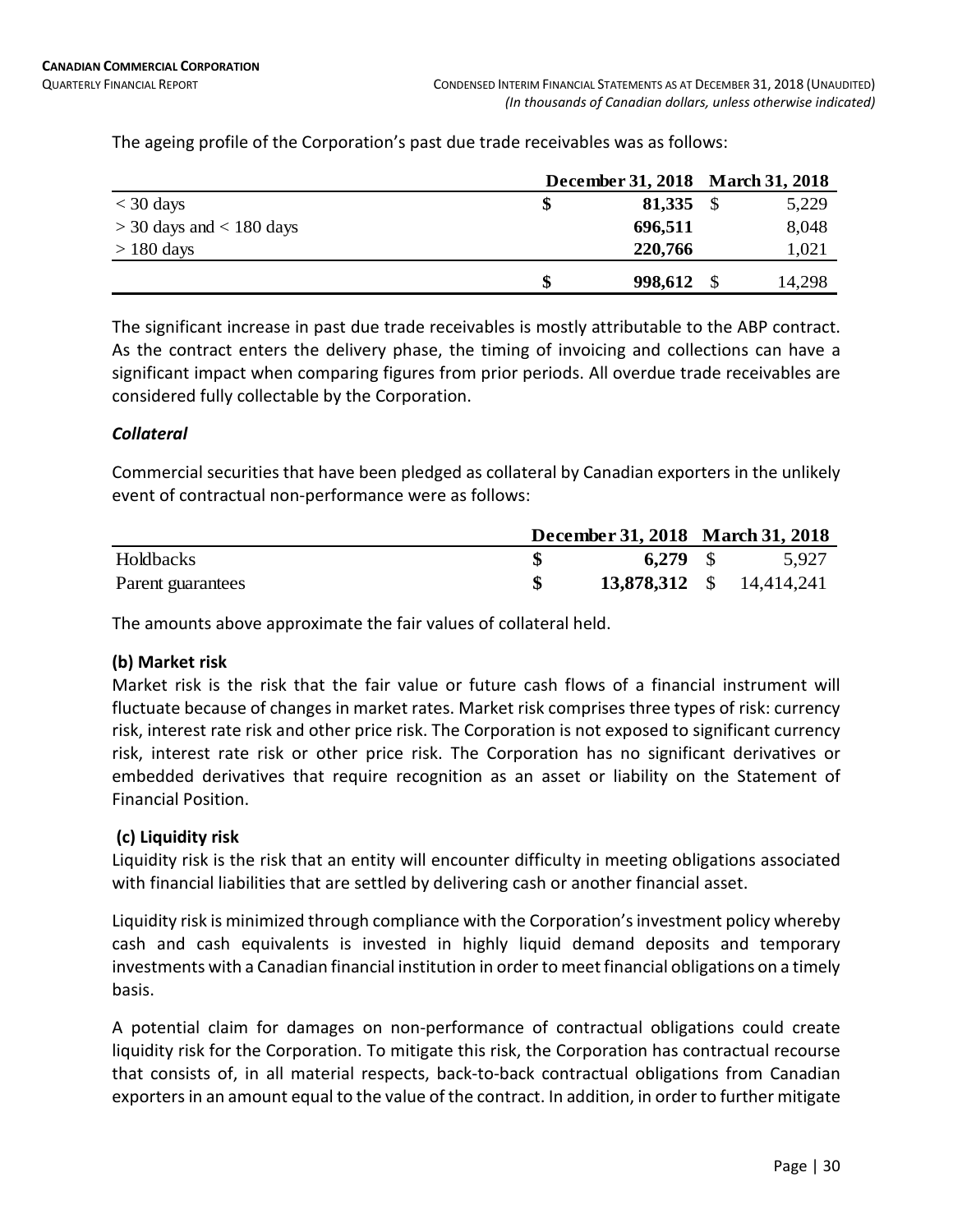its overall liquidity risk exposure from non-performance on contracts, depending upon the results of its due diligence, the Corporation may supplement this recourse by requiring commercial securities including holdbacks, bank guarantees, surety bonds, parent guarantees, insurance assignments, property liens, personal guarantees and shareholder cash held in trust with the Corporation.

Under contract terms, payments to Canadians exporters usually are not made in advance of receipt of payment from foreign buyers, and therefore do not expose the Corporation to liquidity risks.

The *Canadian Commercial Corporation Act* permits the Corporation to borrow from the Consolidated Revenue Fund or enter into other credit arrangements or indemnities from other sources for an amount not to exceed \$90.0 million.

The Corporation has a revolving credit facility providing access to funds for \$40.0 million (March 31, 2018 - \$40.0 million) Canadian or its U.S. dollar equivalent. Indebtedness under this agreement is unsecured and this credit facility has no expiry date. As at December 31, 2018, the draw on this line of credit was \$4.2 million (March 31, 2018 – \$14.2 million).

### *Trade Payables and Accrued Liabilities*

Trade payables and accrued liabilities are due on normal trade terms. The maturity profile of the Corporation's trade payables and accrued liabilities were as follows:

|                       | December 31, 2018 | <b>March 31, 2018</b>    |
|-----------------------|-------------------|--------------------------|
| $<$ 1 year            | 2,050,951         | 1,191,322                |
| $> 1$ and $<$ 3 years | 1,385             | -                        |
| $>$ 3 and $<$ 5 years | 687               | $\overline{\phantom{0}}$ |
|                       | 2,053,023         | 1,191,322                |

Due to the back-to-back nature of CCC`s contracting operations, the trade payables balances are largely related to corresponding amounts in trade receivables presented earlier in this note. There are no onerous contracts identified as at December 31, 2018, and as at March 31, 2018.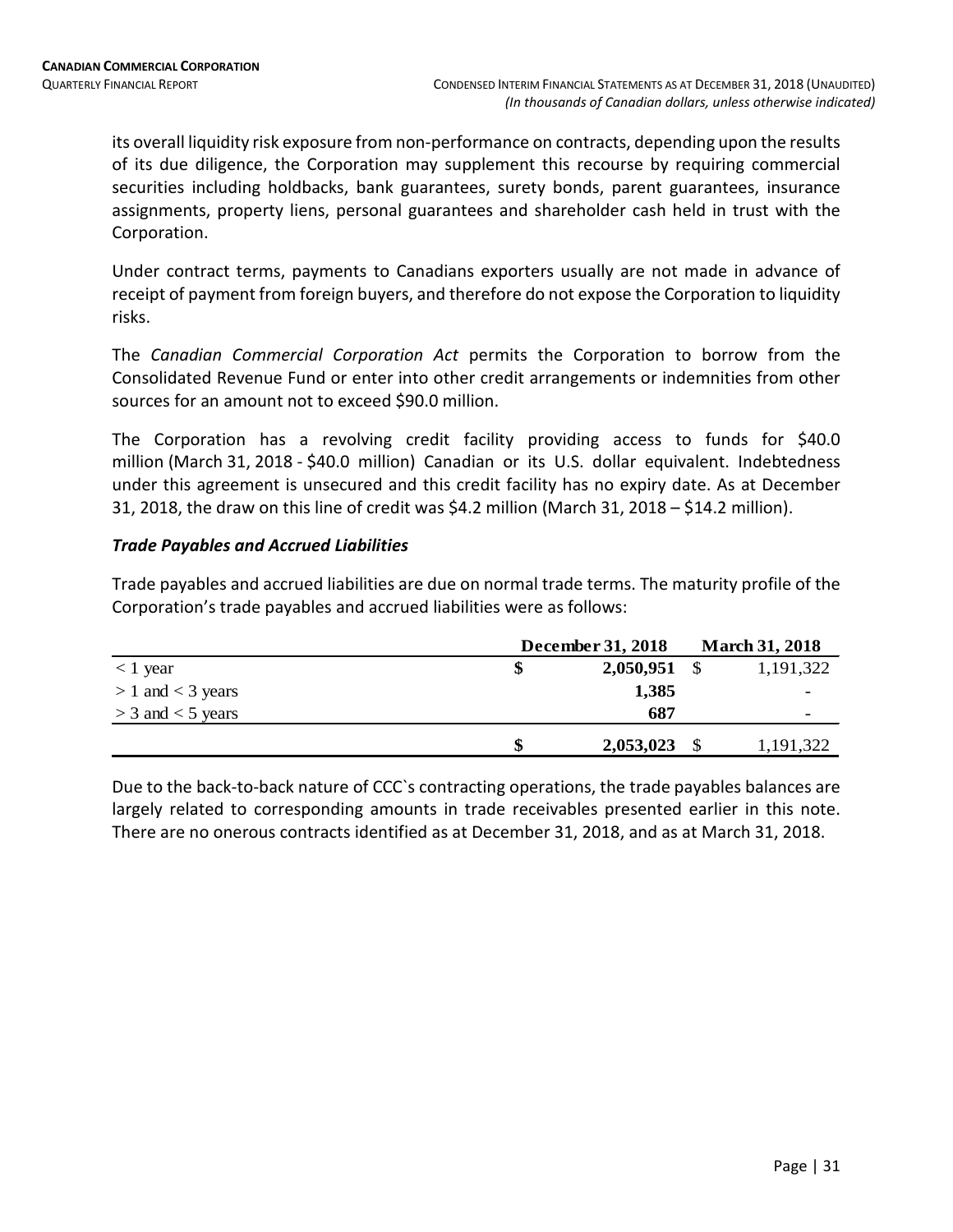### **8. Capital Management**

The Corporation's objective with respect to capital is to preserve and strengthen its capital base through prudent risk management. This, coupled with the implementation of strategies to optimize operating surpluses ensures that capital is available to facilitate investments in people and processes and to mitigate any potential losses related to operational, performance and credit risk.

Key strategies used by the Corporation to manage its capital base include minimizing contract remediation expenses, balancing smart growth with operating expenses, minimizing foreign exchange exposure, optimizing interest income. The Corporation may be required to return to the Government of Canada any part of capital deemed to be in excess of the amount required for the purposes for which the Corporation was constituted.

The Corporation's breakdown of supply of capital is as follows:

|                     | December 31, 2018 March 31, 2018 |               |        |
|---------------------|----------------------------------|---------------|--------|
| Contributed surplus | \$                               | <b>10,000</b> | 10,000 |
| Retained earnings   |                                  | 12,649        | 13,571 |
|                     |                                  | 22,649        | 23,571 |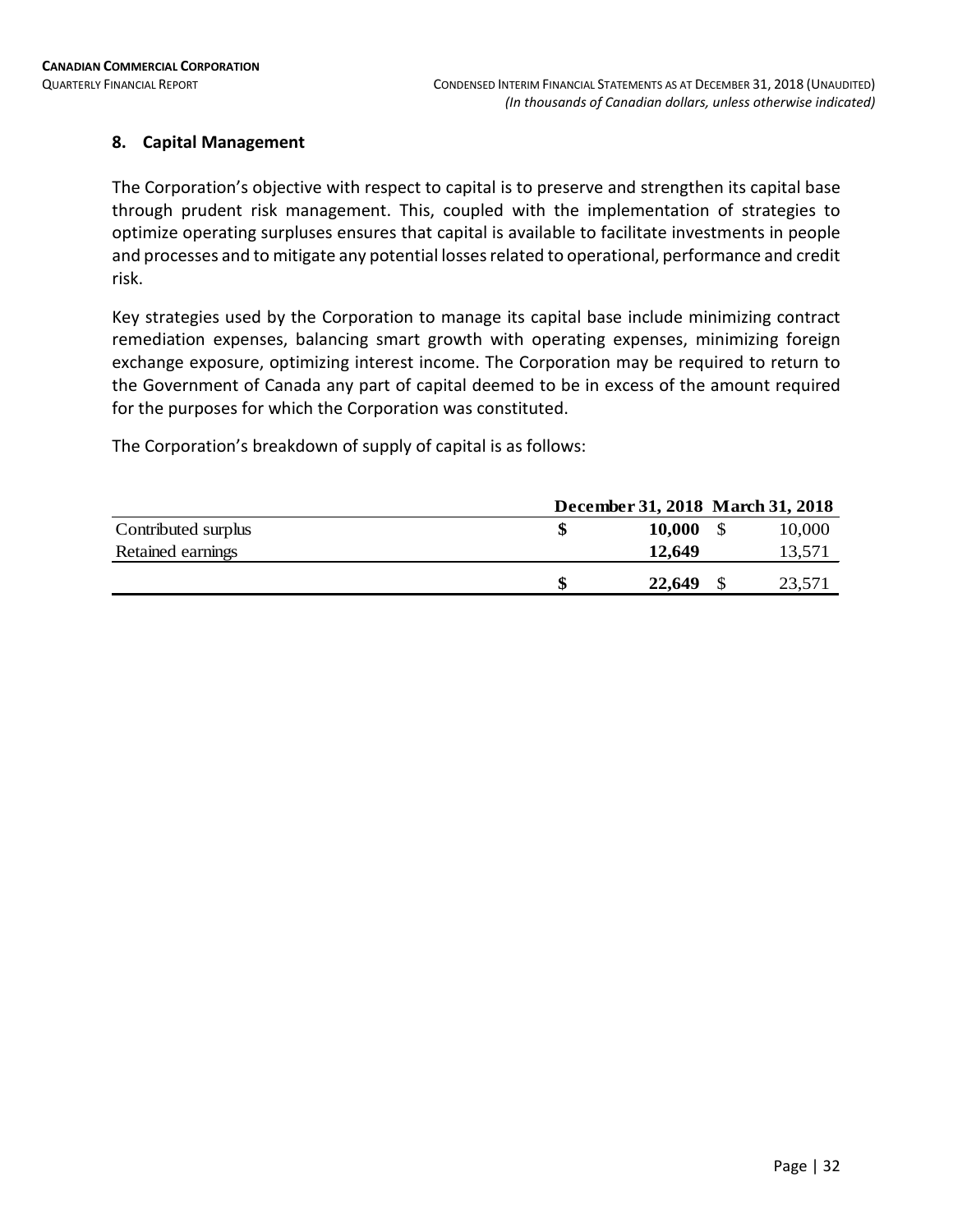### **9. Commercial trading transactions, fees for service, other income and sourcing services transactions**

The Corporation facilitates sales of Canadian goods and services to foreign buyers including governments, international agencies and other buyers and receives revenues from commercial trading transactions related to prime contracts, fees for service and other income. The Corporation also engages in transactions related to sourcing services for support of international programs.

For the three and nine-month periods ended December 31, the profile by geographic region is as follows:

|                                  |                         |                                                       |    |       |    | For the three months ended December 31 |     |                                                    |    |       |     |         |  |  |  |  |
|----------------------------------|-------------------------|-------------------------------------------------------|----|-------|----|----------------------------------------|-----|----------------------------------------------------|----|-------|-----|---------|--|--|--|--|
|                                  | 2018<br><b>Sourcing</b> |                                                       |    |       |    |                                        |     | 2017<br><b>Sourcing</b>                            |    |       |     |         |  |  |  |  |
|                                  |                         | services<br>Revenues*<br>transactions<br><b>Total</b> |    |       |    |                                        |     | services<br><b>Total</b><br>Revenues* transactions |    |       |     |         |  |  |  |  |
| Asia **                          | \$                      | 177,068                                               | \$ | 2,269 | \$ | 179,337                                | \$. | 346.345                                            | \$ | 1,525 | \$. | 347,870 |  |  |  |  |
| <b>United States</b>             |                         | 212,283                                               |    | 1     |    | 212,284                                |     | 202,903                                            |    |       |     | 202,903 |  |  |  |  |
| Central America<br>and Caribbean |                         | 108,798                                               |    | 407   |    | 109,205                                |     | 75,195                                             |    | 798   |     | 75,993  |  |  |  |  |
| Africa                           |                         | 21,928                                                |    | 1,731 |    | 23,659                                 |     | 101                                                |    | 37    |     | 138     |  |  |  |  |
| Europe                           |                         | 33                                                    |    | -     |    | 33                                     |     | 868                                                |    |       |     | 868     |  |  |  |  |
| South America                    |                         |                                                       |    | ۰     |    |                                        |     | 22,452                                             |    |       |     | 22,452  |  |  |  |  |
| Canada                           |                         | 791                                                   |    | 1,050 |    | 1,841                                  |     | 449                                                |    | 3,045 |     | 3,494   |  |  |  |  |
|                                  | \$                      | 520.901                                               | \$ | 5,458 | \$ | 526,359                                | \$  | 648.313                                            | \$ | 5.405 | \$  | 653,718 |  |  |  |  |

\* Revenues include revenue related to Commercial Trading Transactions, Fees for Service and Other Income.

\*\* Includes Middle East

|                                  |                 |                |    | For the nine months ended December 31 |                 |             |     |              |              |  |  |  |  |
|----------------------------------|-----------------|----------------|----|---------------------------------------|-----------------|-------------|-----|--------------|--------------|--|--|--|--|
|                                  |                 | 2018           |    | 2017                                  |                 |             |     |              |              |  |  |  |  |
|                                  |                 | Sourcing       |    |                                       | <b>Sourcing</b> |             |     |              |              |  |  |  |  |
|                                  |                 | services       |    |                                       |                 |             |     | services     |              |  |  |  |  |
|                                  | Revenues*       | transactions   |    | <b>Total</b>                          |                 | Revenues*   |     | transactions | <b>Total</b> |  |  |  |  |
| Asia **                          | \$<br>845,218   | \$<br>6,472    | \$ | 851,690                               | \$              | 993,081     | \$  | 7,115        | \$1,000,196  |  |  |  |  |
| <b>United States</b>             | 540,107         |                |    | 540,108                               |                 | 570,065     |     |              | 570,066      |  |  |  |  |
| Central America<br>and Caribbean | 320,169         | 515            |    | 320,684                               |                 | 276,380     |     | 1,583        | 277,963      |  |  |  |  |
| Africa                           | 68,852          | 4,438          |    | 73,290                                |                 | 11,246      |     | 1,769        | 13,015       |  |  |  |  |
| Europe                           | 40,913          |                |    | 40,913                                |                 | 4,472       |     | 9            | 4,481        |  |  |  |  |
| South America                    | 9,142           | $\blacksquare$ |    | 9,142                                 |                 | 32,929      |     |              | 32,929       |  |  |  |  |
| Canada                           | 2,633           | 2,260          |    | 4,893                                 |                 | 1,714       |     | 10,398       | 12,112       |  |  |  |  |
| Australia                        |                 |                |    |                                       |                 | 97          |     |              | 97           |  |  |  |  |
|                                  | \$<br>1,827,034 | \$<br>13,686   | \$ | 1,840,720                             |                 | \$1,889,984 | \$. | 20,875       | \$1,910,859  |  |  |  |  |

\* Revenues include revenue related to Commercial Trading Transactions, Fees for Service and Other Income.

\*\* Includes Middle East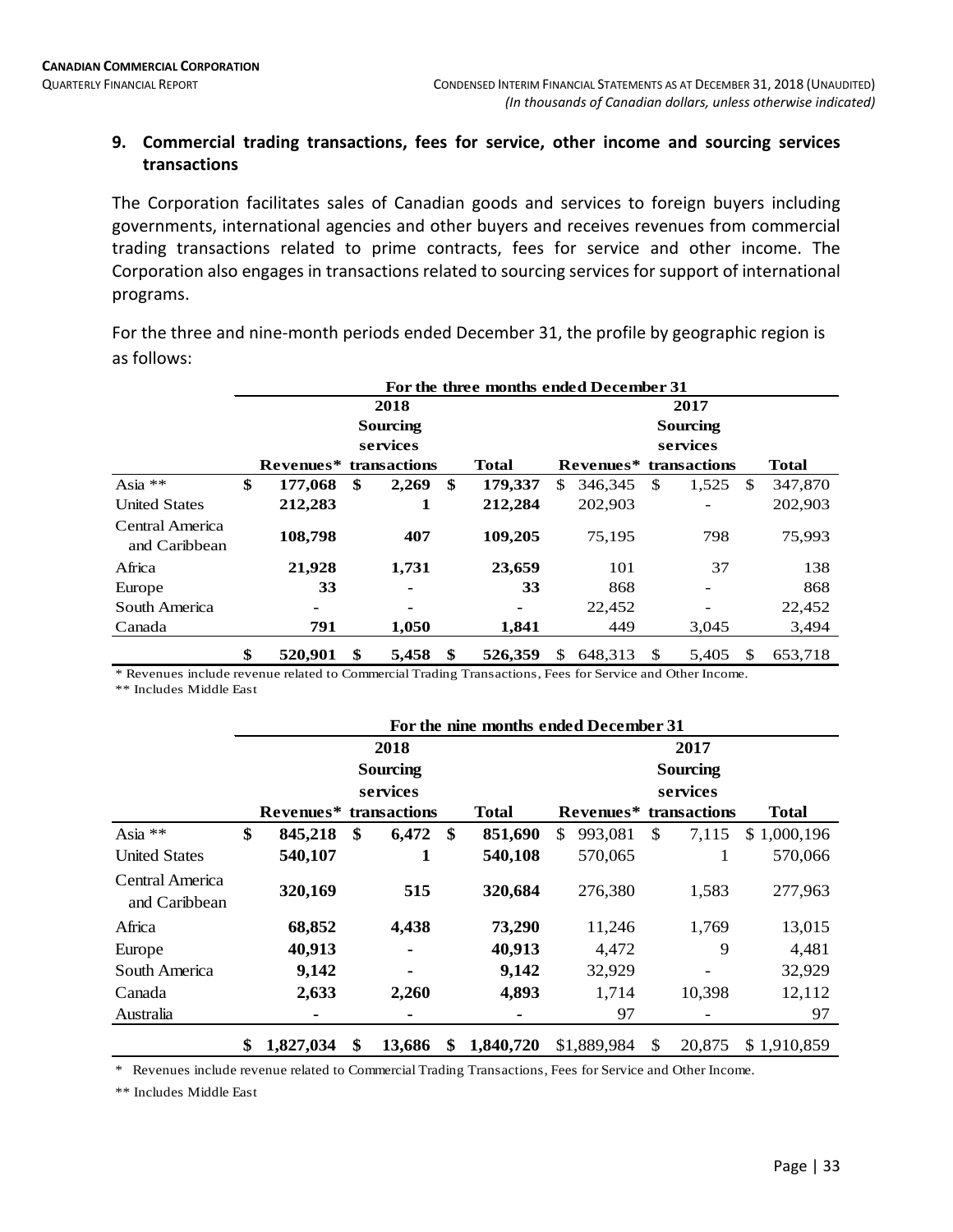### **10. Finance income, net**

For the three and nine-month periods ended December 31, the Corporation has recorded finance income and cost in relation to the following financial instruments:

|                                                       | For the three months |                   |  |        | For the nine months ended |  |       |  |  |  |  |
|-------------------------------------------------------|----------------------|-------------------|--|--------|---------------------------|--|-------|--|--|--|--|
|                                                       |                      | ended December 31 |  |        | December 31               |  |       |  |  |  |  |
|                                                       |                      | 2018<br>2017      |  |        | 2018                      |  | 2017  |  |  |  |  |
| <b>Financial assets</b>                               |                      |                   |  |        |                           |  |       |  |  |  |  |
| Finance income earned on cash and cash equivalents \$ |                      | 290 S             |  | 208 \$ | 676 S                     |  | 624   |  |  |  |  |
| <b>Financial liabilities</b>                          |                      |                   |  |        |                           |  |       |  |  |  |  |
| Finance cost on payables and other liabilities        |                      | (70)              |  | (49)   | (225)                     |  | (142) |  |  |  |  |
|                                                       | \$                   | 220               |  | 159.   | 451                       |  | 482   |  |  |  |  |

### **11. Administrative expenses**

Administrative expenses for the three and nine-month periods ended December 31 included the following:

|                                             | For the three months |                   |    |       |                   | For the nine months |   |        |      |  |  |  |  |
|---------------------------------------------|----------------------|-------------------|----|-------|-------------------|---------------------|---|--------|------|--|--|--|--|
|                                             |                      | ended December 31 |    |       | ended December 31 |                     |   |        |      |  |  |  |  |
|                                             |                      | 2018<br>2017      |    |       |                   |                     |   | 2018   | 2017 |  |  |  |  |
| Workforce compensation and related expenses | \$                   | 4,993             | \$ | 5,470 | S                 | 15,020              | S | 15,681 |      |  |  |  |  |
| Contract management services                |                      | 661               |    | 807   |                   | 1,984               |   | 2,157  |      |  |  |  |  |
| Travel and hospitality                      |                      | 447               |    | 439   |                   | 1,391               |   | 1,309  |      |  |  |  |  |
| Rent and related expenses                   |                      | 489               |    | 430   |                   | 1,297               |   | 1,347  |      |  |  |  |  |
| Consultants                                 |                      | 441               |    | 259   |                   | 1,144               |   | 1,238  |      |  |  |  |  |
| Software, hardware and support              |                      | <b>101</b>        |    | 71    |                   | 565                 |   | 558    |      |  |  |  |  |
| Depreciation                                |                      | 113               |    | 113   |                   | 339                 |   | 334    |      |  |  |  |  |
| Communications                              |                      | 90                |    | 227   |                   | 330                 |   | 524    |      |  |  |  |  |
| Other expenses                              |                      | 142               |    | 73    |                   | 392                 |   | 445    |      |  |  |  |  |
|                                             | \$                   | 7,477             | S  | 7,889 | \$                | 22,462              | S | 23.593 |      |  |  |  |  |

### **12. Parliamentary appropriation**

No appropriation was authorized by the Parliament of Canada since the end of 2016-2017 fiscal year.

### **13. Related party transactions**

The Corporation is related in terms of common ownership to all Government of Canada departments, agencies and Crown corporations. The Corporation enters into transactions with these entities in the normal course of business, under the same terms and conditions that apply to unrelated parties, and as such the transactions approximate fair value.